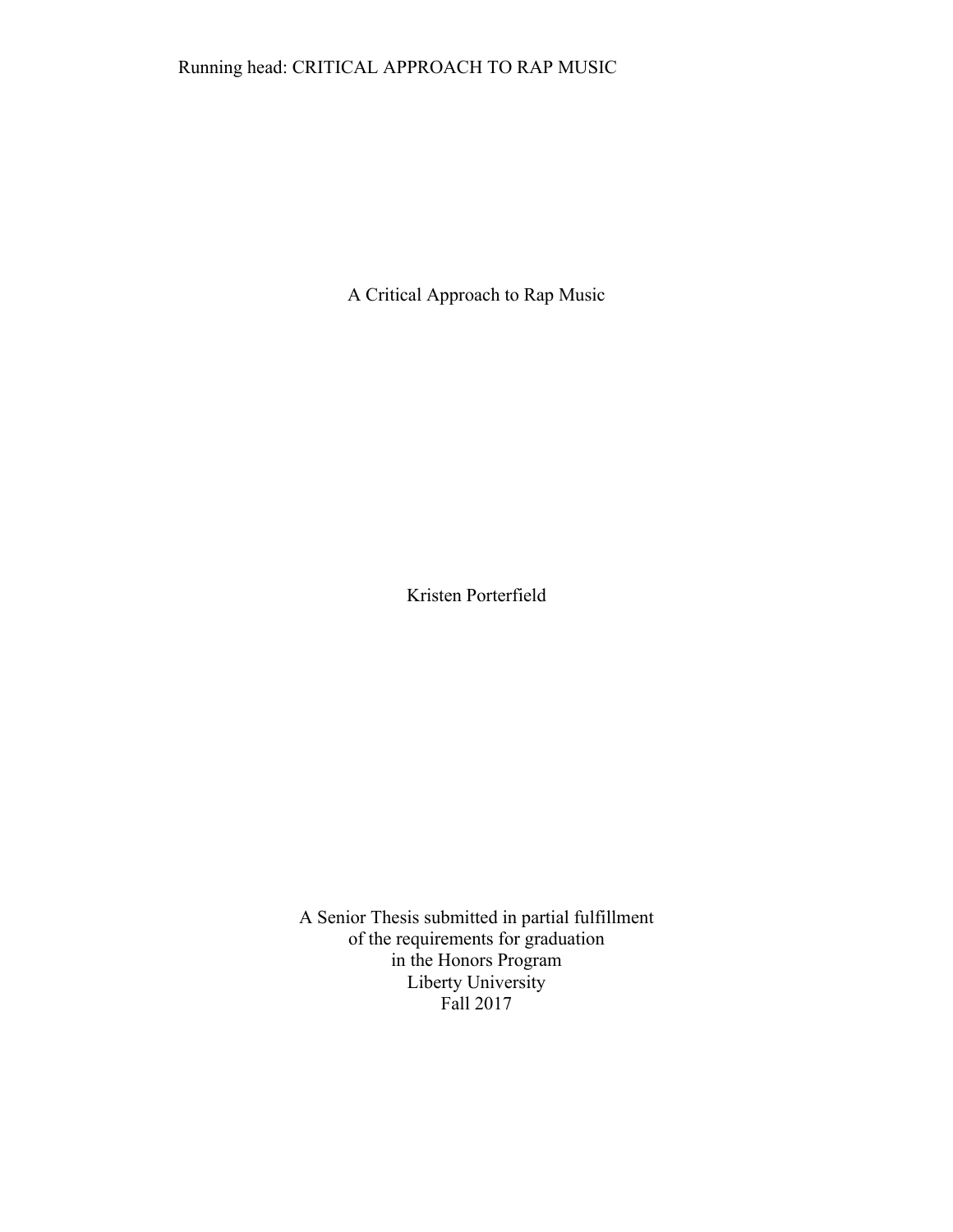Acceptance of the Senior Honors Thesis

This Senior Honors Thesis is accepted in partial fulfillment of requirements for graduating from the Honors Program of Liberty University.

> Lynnda S. Beavers, Ph.D. Thesis Chair

 $\mathcal{L}_\text{max}$ 

Kristen Hark, Ph.D. Committee Member

 $\mathcal{L}_\text{max}$  , where  $\mathcal{L}_\text{max}$  and  $\mathcal{L}_\text{max}$ 

Michael Jones, Ph.D. Committee Member

 $\mathcal{L}_\text{max}$  , where  $\mathcal{L}_\text{max}$  , we have the set of  $\mathcal{L}_\text{max}$ 

James H. Nutter, D.A Honors Director

 $\mathcal{L}_\text{max}$ 

 $\mathcal{L}_\text{max}$ Date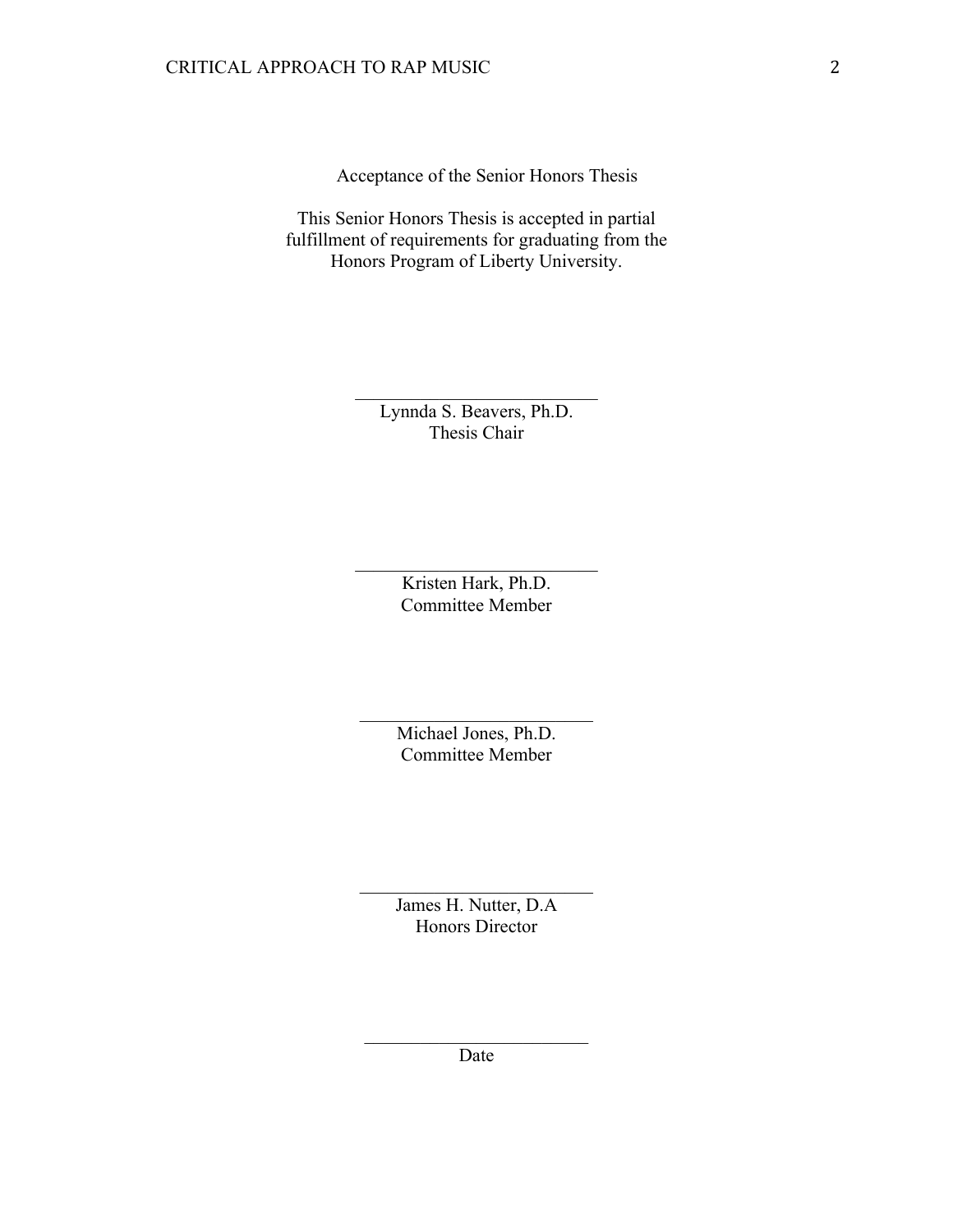#### Abstract

People have used music to tell stories and share ideas for ages, making it an influential means of communication (Delaney, 2007). Rap music in particular came on the scenes in the late twentieth century in New York and continues to be a popular form of expression into the  $21<sup>st</sup>$  century (Blanchard, 1999). However, many remain divided on whether rap music should have a place in society. Some claim rap is harmful and promoting of violent lifestyles (Richardson & Scott, 2002). Others, however, believe rap is useful in education and counseling settings for promoting discussion about life choices (Silvera, 2015). These conflicting opinions will be examined in depth in this thesis leading into a more specific look at these viewpoints in the context of critical theory. Many critical theorists reject rap music, seeing it as demeaning and harmful while others have praised it for being a way to undermine society's mistaken perceptions on sex and personhood (Mendoza, 2016). Research concludes that rap music has both positive and negative effects on society, making it important to understand both sides.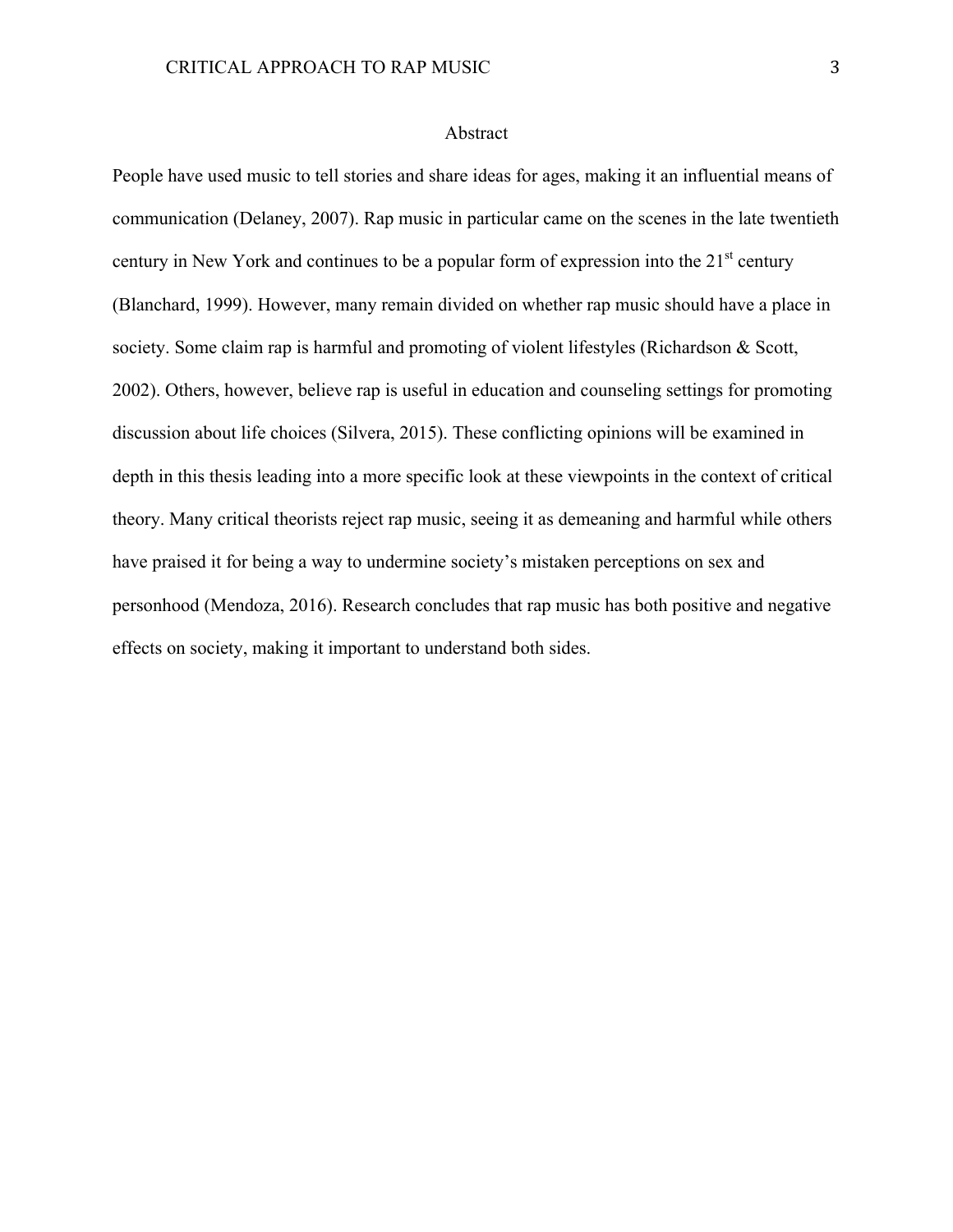# Thesis Outline

- I. Critical Approach to Rap Music
- II. Communication and Music History
- III. History of Rap Music
- IV. Violence in Rap
- V. Healthy Outlet
- VI. Critical Theory and Feminism
- VII. Conclusion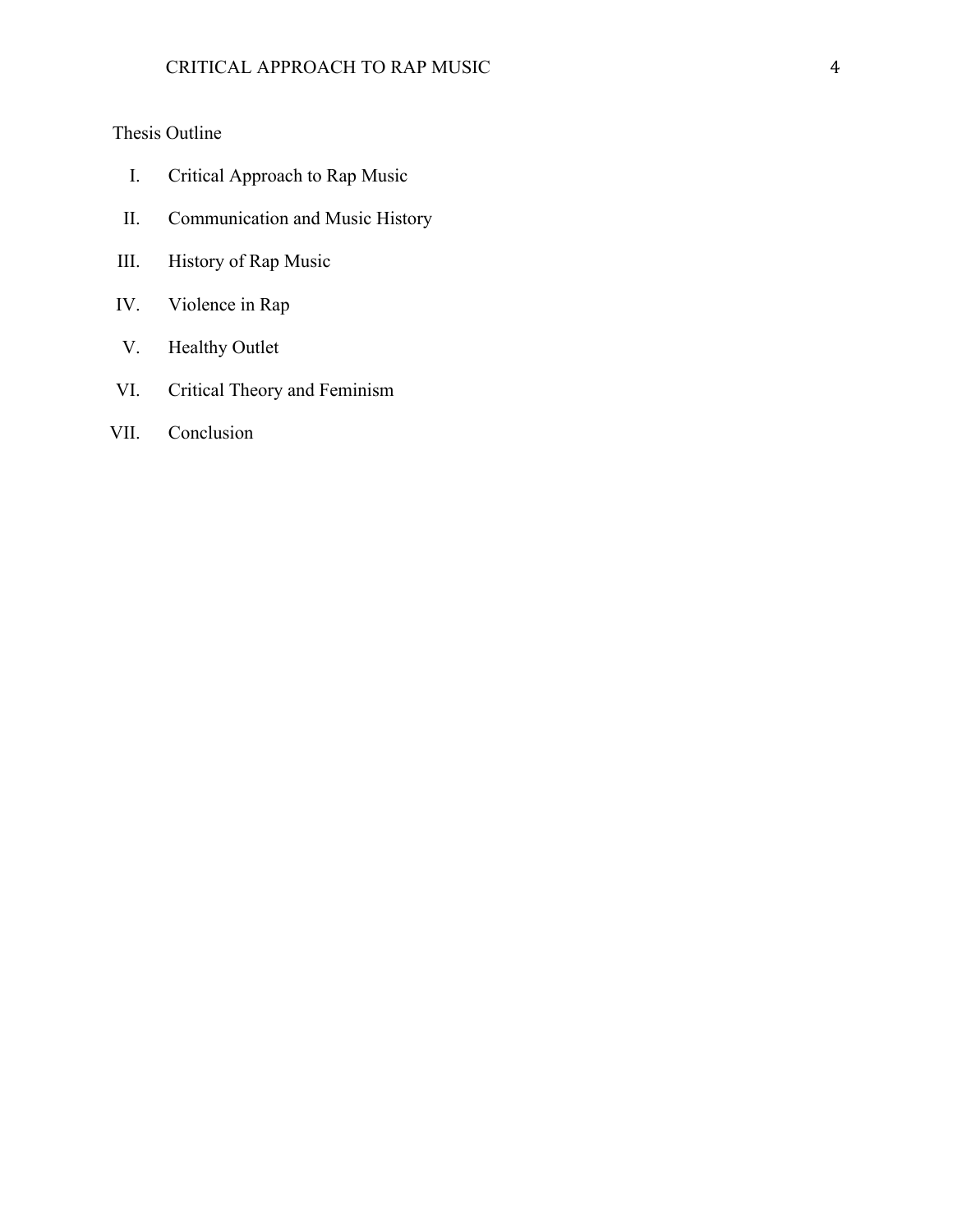## Critical Approach to Rap Music

Rap music in  $21<sup>st</sup>$  century America is a popular form of entertainment. In order to understand its significance, music as a means of communication will first be examined, leading to a more specific look at the history of rap music up to the  $21<sup>st</sup>$  century. Typically, one of two stances is taken on whether rap music should have a place in society. Those who find it offensive and harmful frequently base their beliefs on the violent messages presented in the lyrics (Campbell, 2016). The other side of the argument claims that, while rap lyrics tend to be violent, rap can be used for educational purposes or as a means of self-expression (Andoh, 2014). Critical theorists in particular have varying opinions on rap music that reflect these two conflicting interpretations. This thesis will argue that rap music has both positive and negative effects on society and that it is important to be aware of and respect both sides.

## **Communication and Music Introduction**

Communication involves two or more people, or communication devices, transmitting and receiving information and is vital to the formation and spread of worldviews to nations around the world (Stainton & Ezcurdia, 2013). One prime example of communication is music and the composition of lyrics, allowing the earliest societies a means of communicating stories. Beliefs, values, and worldviews were and still are expressed in music (Mandal, 2016). Since the beginning of recorded history, mankind has utilized music as a form of self-expression, storytelling and communication (Mandal, 2016). The earliest known song dates back almost four thousand years to the ancient northern Syrian settlement of Ugarit- or Canaan as it is also knownthat had known inhabitants since the early Neolithic age. The musical work is known as the Hurrian Song and was sung as a hymn to their goddess Nikkal, who was believed to be the divine keeper of their gardens (Mandal, 2016). Similarly, the earliest known song in the Bible,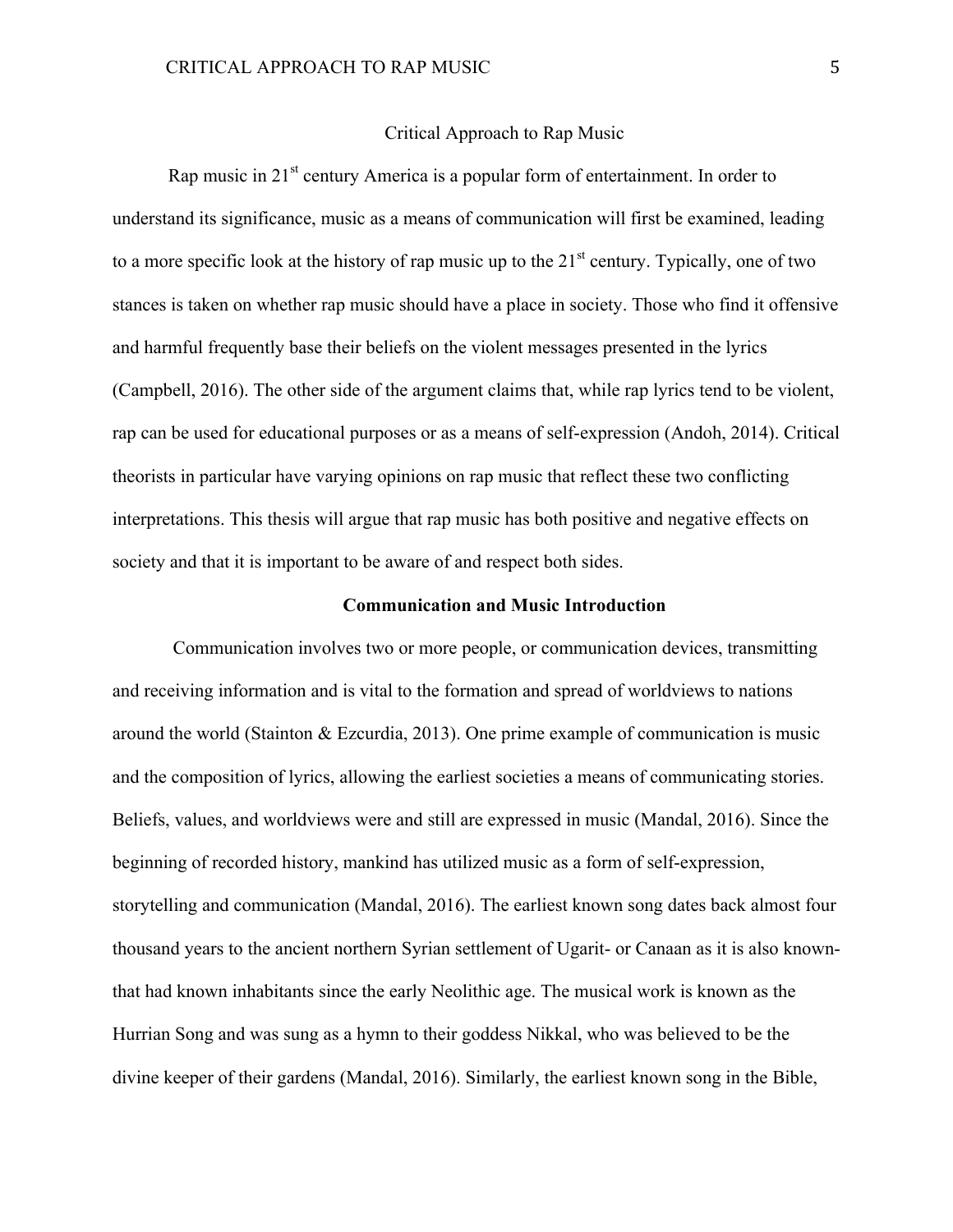located in Exodus, dates back to 1440 B.C. This song, composed by Moses, records his worship of God at the exodus of the Israelites out of Egypt. Similar to the Hurrian Song, the Song of Moses expresses a worldview shared by the composer and the society of origin. It describes the god of the Bible as a mighty God of the nations, One whom all should fear and as a deity that reigns supreme forever more. This song reflects the events of the time and serves as a record of Moses' beliefs about God. In fact, the song of Moses was so significant to its era that the lyrics are repeated in books such as the Psalms and more specific passages such as Revelation chapter 15 in which the author records his vision of the heavenly beings singing the Song of Moses.

Music, songs, and lyrics have a way of communicating to a culture unlike any other form of expression. As music has increased in popularity in the daily lives of people, research has been conducted examining ways music shapes the listener (Timmerman et al., 2008). One 2011 study conducted by researchers connected with the Biomedical Department at the University of Porto in Portugal tested the activity of the limbic system of test subjects' brains when exposed to a familiar stimuli: music (Pereira et al., 2011). Given that the limbic system controls the reward center of the brain, the researchers sought to determine if familiar aesthetic melodies affected the emotional involvement of the listener. In the study, participants were divided into groups based on how accustomed they were to popular music. Images of the brain during the multiple tests were taken using an MRI machine to monitor brain activity. The study found that several activations took place in the limbic system as well as the frontal lobe and blood flow increased to key parts of the brain when exposed to the stimuli. In fact, according to this study, it only took one second for basic emotions such as "happy or sad" to be recognized in the research participants based on the brain activity. The activations that occurred in the reward center alone indicated that listening to familiar music is a pleasurable experience, particularly in the group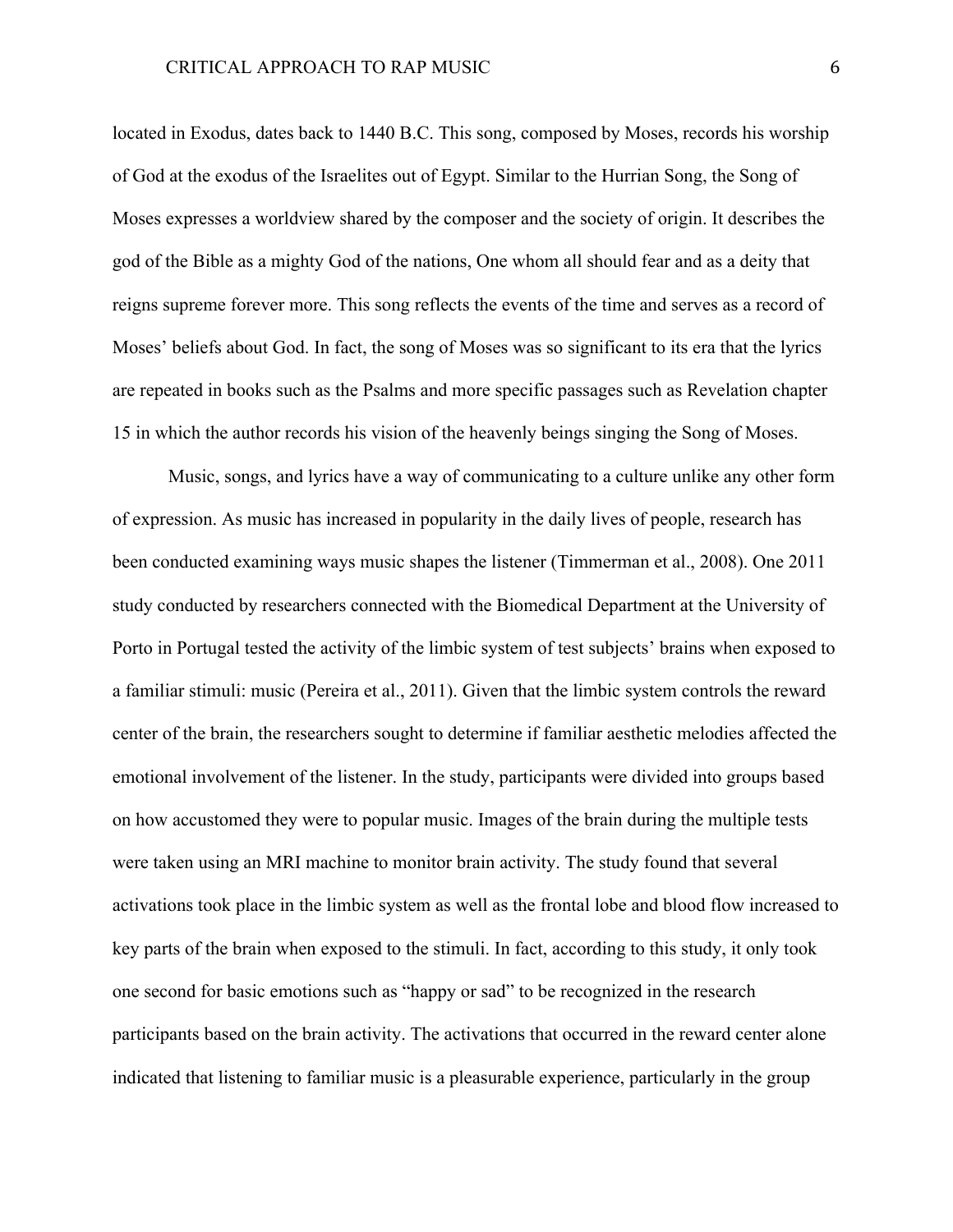who were found to be music enthusiasts (Pereira et al., 2011). However, those who did not find the music to be familiar still experienced increased activity, leading researchers to conclude that music is powerful in affecting the emotional wellbeing by increasing brain activity (Pereira et al., 2011).

A similar, earlier study conducted in 2007 by researchers and psychologists at the University of Nebraska took a phenomenological approach in discovering the effects of rap music by asking probing questions examining the lifestyle of the listeners involved in the study. The results of the study led researchers to conclude that all participants had at least some psychological and physiological responses to the music (Iwamoto, Creswell, & Caldwell 2007). Many found rap music to alleviate stress and allowed the participants an avenue to vent simple frustrations. The researchers noted that rap was used as a coping mechanism for alleviating negative moods. However, to what extent the rap music was used in this manner depended upon the level of identification the participants found with the rap artist and the message of the lyrics (Iwamoto et al., 2007). All participants to some degree noted negative messages and meanings behind the words but stated that they chose to focus on the positive qualities of the beat and the ability the music seemed to have in boosting their moods (Iwamoto et al., 2007).

Also, people tend to formulate their opinions about themselves, the world and society at large as influenced by media, whether it be a popular political television commentary, the impeccable model on the front cover of a fashion magazine, the convicting words of a self-help book, or the musical lyrics of the artists who seem to have it all (Croteau & Hoynes, 2003). One 2009 study of music among adolescents conducted by the American Academy of Pediatrics (AAP) found that teens used music in their process of forming an identity (Fuld, Mulligan, Altmann, & Brown, 2009). In this study, researchers concluded that young females were more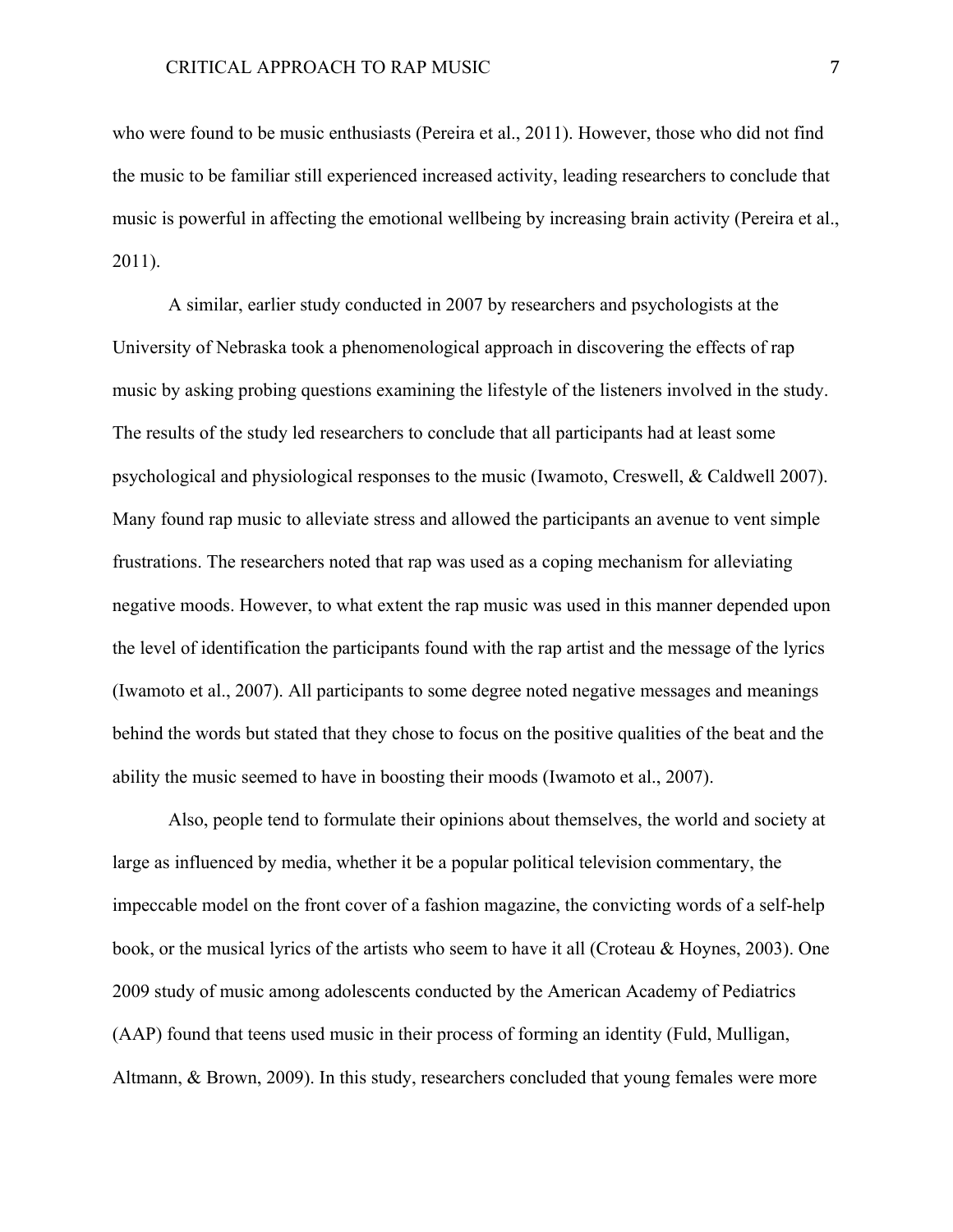likely than their male counterparts to use music to reflect their emotional states and process emotional experiences or turmoil. Males, on the other hand, were more likely to utilize music as a way of creating positive self-images and boosting their mood (Fuld et al., 2009). Adolescents and young adults typically listen to anywhere between two to four hours of music daily, according to the AAP (Fuld et al., 2009). As a result, researchers began to examine the types of messages communicated in music, particularly rap and hip-hop, noting the serious sexual and violent messages and indicating that these messages may influence listeners (Campbell, 2016).

#### **History of Rap Music**

Rap music itself obviously has a much later beginning than the Hurrian hymn and is said to be a combination of an outflow of the African American oral tradition and a common form of Medieval British rhyming (Archimède, 2017)**.** The word "rap" began as a term utilized in fifteenth century Britain meaning "to hit or strike" and within a matter of years came to be defined as "flyting" (Johnson, 2008). Flyting often involved two or more parties reciting poems and rhyming back and forth with one another usually to settle some type of dispute. The losing party often admitted defeat by remaining silent, not continuing the rhyme (Johnson, 2007). One of the most famous examples of flyting was recorded in the  $16<sup>th</sup>$  century when two poets hurled insults at one another in the form of poems and rhymes in the presence of King James IV. This has been named the Flyting of Kennedie and Dunbar by historians (Kinsley, 2017). Historian and University of New Mexico professor Ferenc Szasz claims the Medieval British period had a profound impact on the oral African American traditions in America (Johnson, 2008). Szasz stated in a 2008 interview that this popular medieval practice was brought to the United States as the Scottish in particular began to settle in the new land. Eventually, African American slaves, who modified it for their own use, adopted flyting and developed the first recognizable form of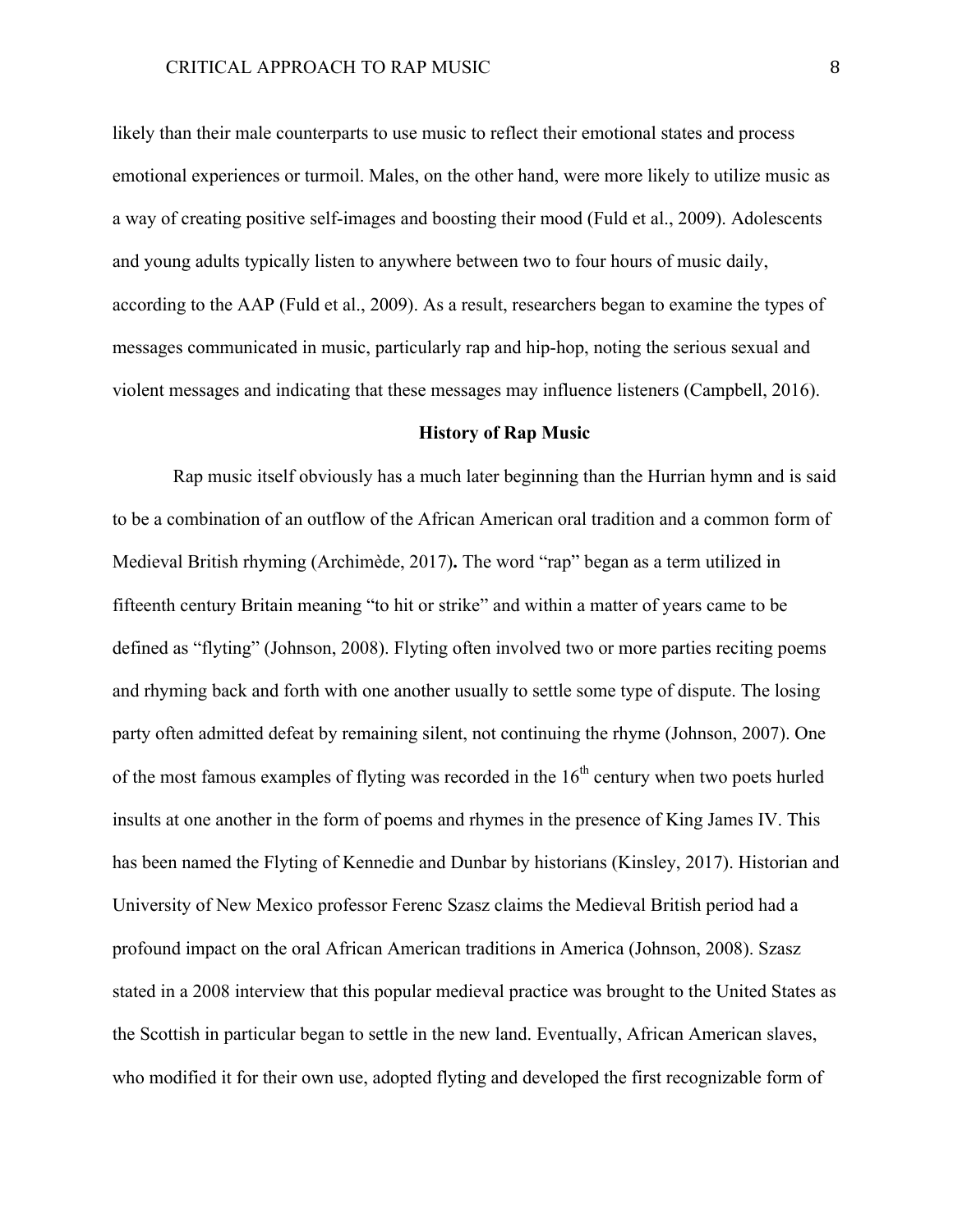rap. In fact, the first documented rap battle in the United States occurred in the November 9, 1861 issue of the New York *Vanity Fair* magazine and recognized as an American Civil War poem, according to professor Szasz (Johnson, 2008).

African American oral tradition was a common practice in African villages where members of the community created and played basic instruments to accompany their telling of stories that often centered on their families, beliefs, or community events. This tradition carried over into the states when Africans were brought over as slaves by westerners accustomed to the practice of flyting (Archimède, 2017). Typically, African American slaves substituted words with slang so that others outside of this circle would be unable to understand the message behind the songs. In a sense, African Americans at this time practically created their own language in the form of rhymes and song to communicate strategically what they experienced as slaves. In fact, in addition to gathering together to communicate stories of violence, the slaves frequently sang while in the fields, working together in groups to make time pass more quickly (Archimède, 2017).

In the  $18<sup>th</sup>$  and  $19<sup>th</sup>$  centuries African American spirituals came about on the plantations. Due to the fact that slaves were denied their humanity and unable to practice organized religion, they frequently gathered together to participate in spirituals, otherwise known as religious folk music, as a way to practice religion, according to the Library of Congress article "African American Spirituals." Many of the spirituals were centered on biblical stories and the stories' heroes that paralleled the lives of the African American slaves and served as a way to express their faith and sorrows (Library of Congress, n.d). Common stories of focus were Moses' leading the Egyptians out of slavery, the life of King David, and others. These meetings, often informal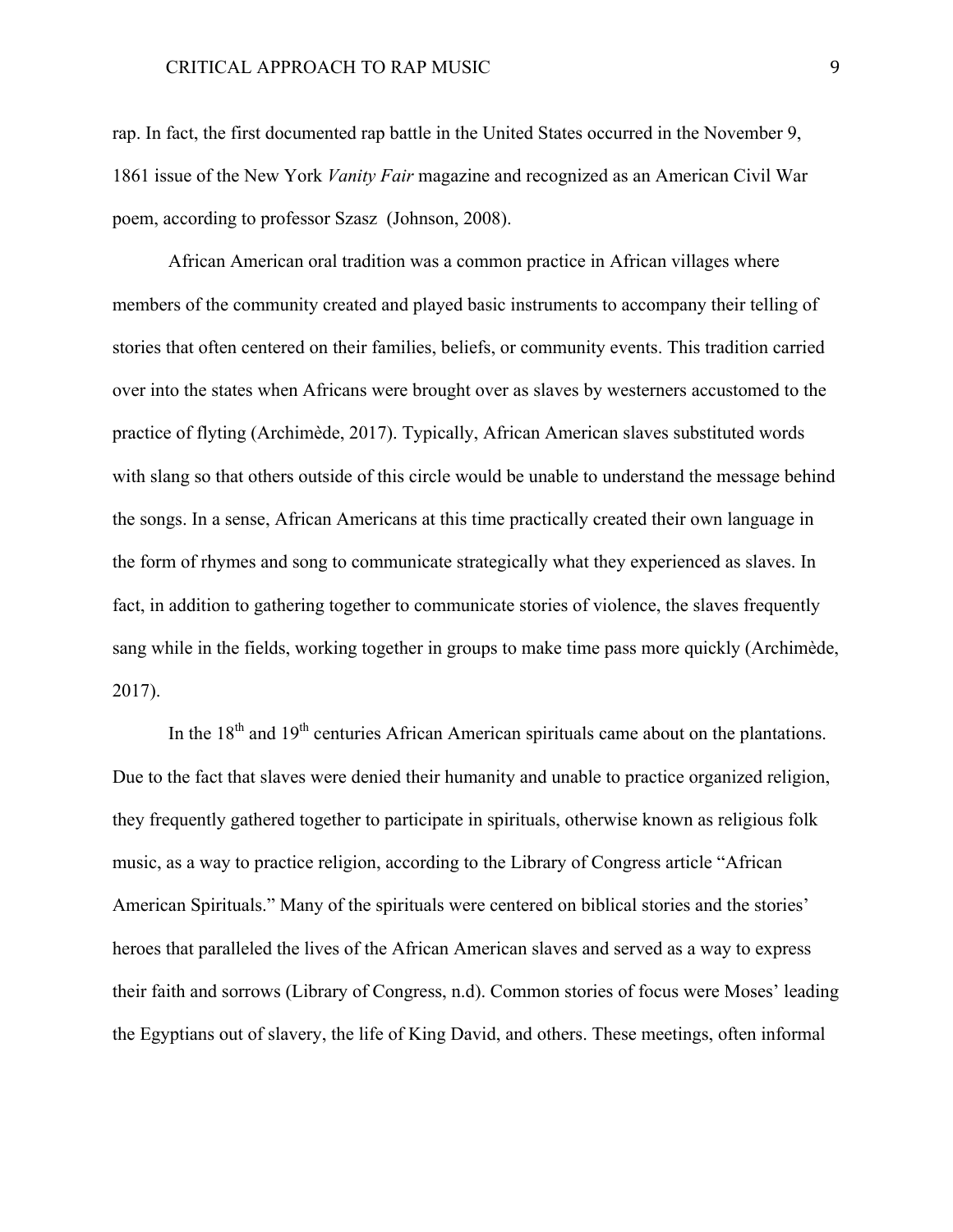and involving clapping and loud shouting in unison, alarmed slave owners and were typically discouraged out of fear.

Frederick Douglass, former slave turned abolitionist, often wrote about his participation in spirituals as a slave and the messages in the lyrics (Library of Congress, n.d). In his 1855 book *My Bondage and My Freedom,* Douglass says, "A keen observer might have detected in our repeated singing of 'O Canaan, sweet Canaan, I am bound for the land of Canaan,' something more than a hope of reaching heaven. We meant to reach the North, and the North was our Canaan" (Douglass & Smith, 1855, p. 215).

From the Civil War into the  $20<sup>th</sup>$  century there has been an increased focus on this type of music. Popular slang used in rap such as "chick" for woman or "bad" to mean good originated in Chicago in the 1920s (Kubrin, n.d). The Roaring 20s was a decade of optimism characterized by increased crime rates and new entertainment that used slang words (Dalzell, 2010). Some terms that originated include "goon" (hired thug), "flapper" (hedonistic and fashionable dancing woman), "hooker" (prostitute) and "fink" (to report to the police). The first half of the 20th century witnessed musical fads such as swing dancing and the jitterbug. Men began wearing loose, baggy pants while beat boxing. In the 1930s after the Great Depression, the entertainment industry took off with the same enthusiasm as the flapper age of the 1920s. In fact, the word "swing" became associated with jazz music in the 1930s (Dalzell, 2010). This style of music and entertainment morphed into rhythm and blues (R&B) around 1945 at the end of World War II. Primary artists were African American, and their R&B music targeted others of the same race. Given the economic situation in the United States as a result of World War II, many African Americans moved from rural communities to industrialized cities for work, bringing with them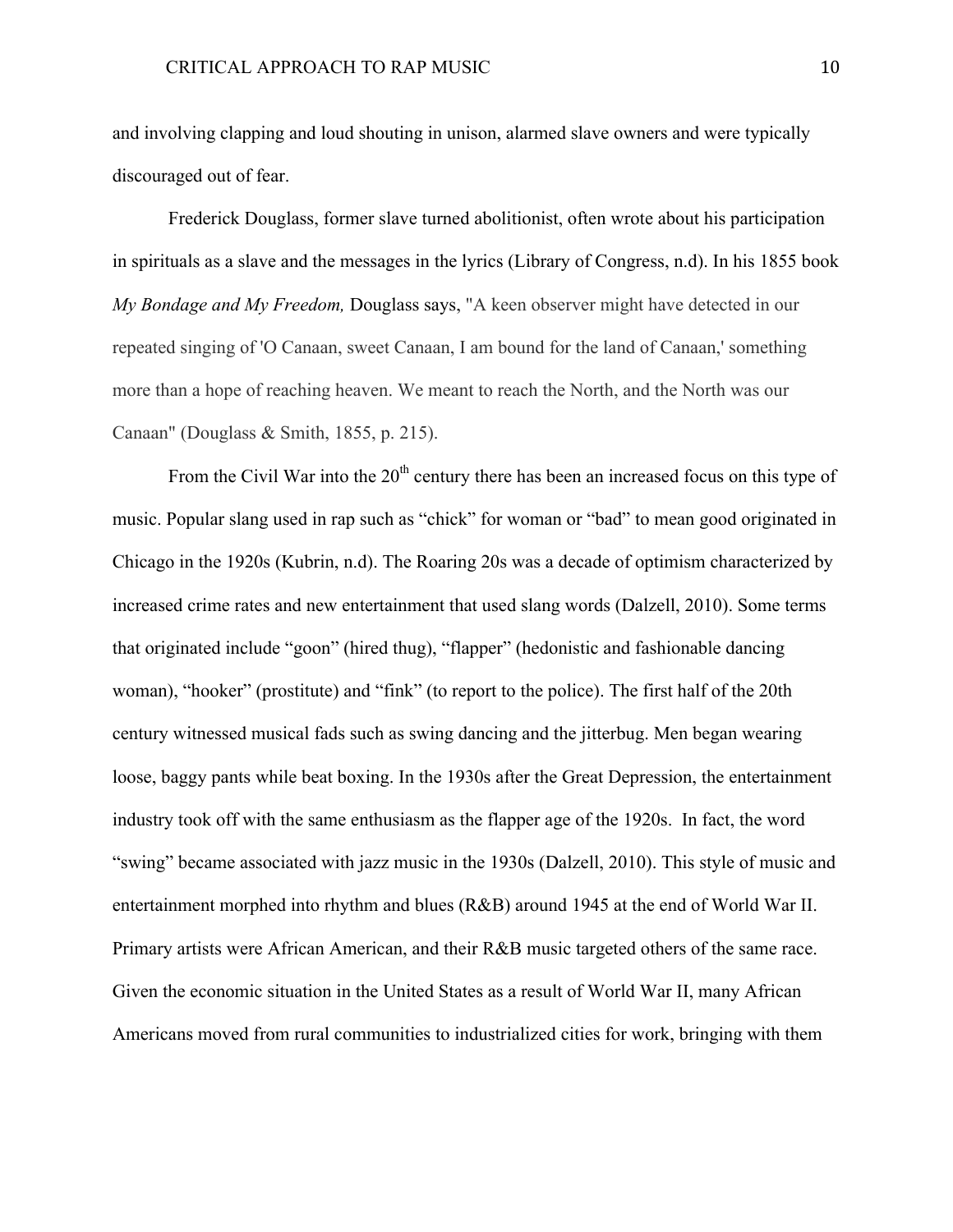the influence of R&B, which directly influenced rock and roll among their Caucasian counterparts (Dalzell, 2010).

In New York in the 1970s the first true rap DJ, known as DJ Koole, emerged from the genre of R&B (Blanchard, 1999). He and Clive Campbell, a Jamaican immigrant, frequently hosted rap parties where they and other DJs mixed the songs and sounds of R&B singers to create a new sound that appealed to a younger population. Many of the songs at this time were about the socioeconomic conditions of African American individuals in inner cities. Eventually, the Bronx of New York divided into competing rap territories, which led to friendly competitions that included dance offs and artful attempts to outdo one another with creative rap lyrics (Epstein, 2016). In 1979 The Sugarhill Gang, a musical group in Brooklyn, produced and released the hit single "Rapper's Delight". The song quickly topped the charts and brought rap music into the public eye and is often credited as the popularization of hip-hop and rap in America (Blanchard, 1999). During this time other groups began following suit, releasing and normalizing rap in the public eye. In fact, the 1970s and 1980s became a time for the rise of modern day hip-hop and rap, two concepts of modern day popular culture often used interchangeably, since both carry similar images of an "in your face" lifestyle and focus on the spoken word (Gourdine & Lemmons, 2011).

The 1980s ushered in a more intense style of rap and lyrics that reflected a culture of drugs, sex, violence, and racial tension. This time is dubbed the golden era of rap music (Reeves, 2009). Much of the lyrics were unlike anything heard previously. The music was unofficially branded as "Gangsta Rap," which the *St. James Encyclopedia of Popular Culture* defines as the most controversial style of music because of the vivid use of language and highly explicit lyrics (Reeves, 2009). Many of the early and current rappers were, in fact, involved in gang activity,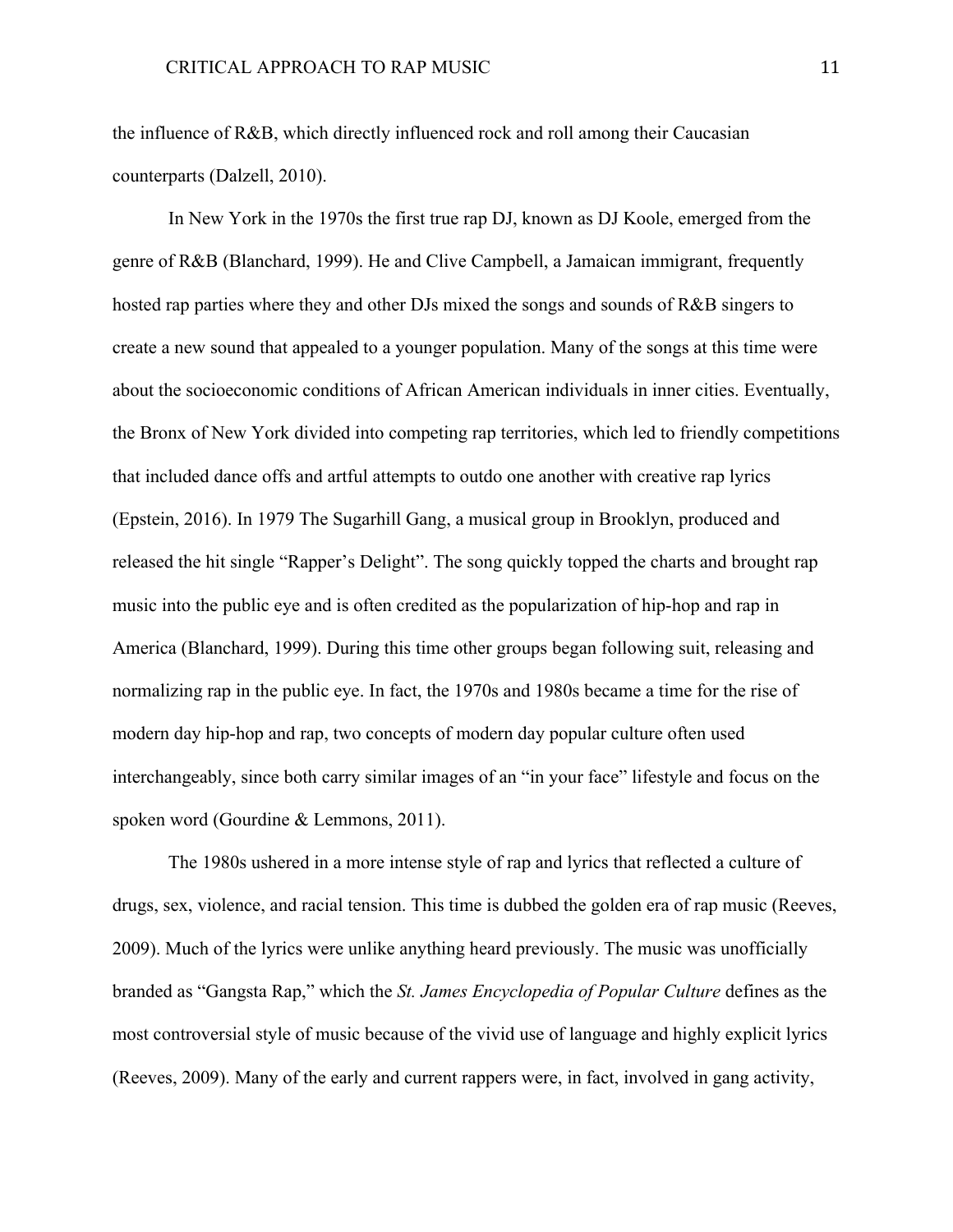violent crimes, prostitution, and drug activity, and rap only provided an outlet to discuss the lifestyle. To convey the idea of how explicit this music could be, in 1990 a Florida court ruled an album created by 2 Live Crew as legally obscene and banned the selling of their music from the album *Nasty As They Wanna Be*. In 1991 Ice-T released a song entitled "Cop-killer" that incited protests and boycotts against the producer of the album, Tim Warner (Reeves, 2009). Police and courts alike took note that criminals frequently referenced rap in their trials as a defense of their actions. Therefore, authorities began to link rap, particularly Gangsta Rap, with violent crimes. Critics noted that what once began as a response to perceived oppression in African American culture became a popular art form (Reeves, 2009).

In the midst of these trials and debates, two unsolved murders took the question of whether rap is harmful to society to a whole other level. Tupac Shakur was born in New York in 1971 to parents who were a part of the Black Panther Activist group (Stanford, 2010). This group was composed of African America activists who stood on Marxist ideas promoting equality and violently opposed those who oppressed any minority group. As an example to demonstrate the violence this group promoted, while pregnant with him, Tupac's mother faced time in jail on bombing charges. The rapper never had contact with his biological father until his adult years. Tupac's mother instilled in him during his childhood a strict view of socialist ideology and a life of violence (Stanford, 2010). The two frequently moved from place to place in the Bronx. Battling addictions, Tupac saw first hand from his mother a life of violence and drugs. As a teenager he attended Baltimore School of the Arts, where he took up dance and music. While there he discovered the art of rap music and began performing rap at local block parties and clubs. In the late 1980s, his family moved to the West Coast where his career in rap took off and he adopted the stage name 2Pac, selling millions of albums worldwide (Blanchard, 1999).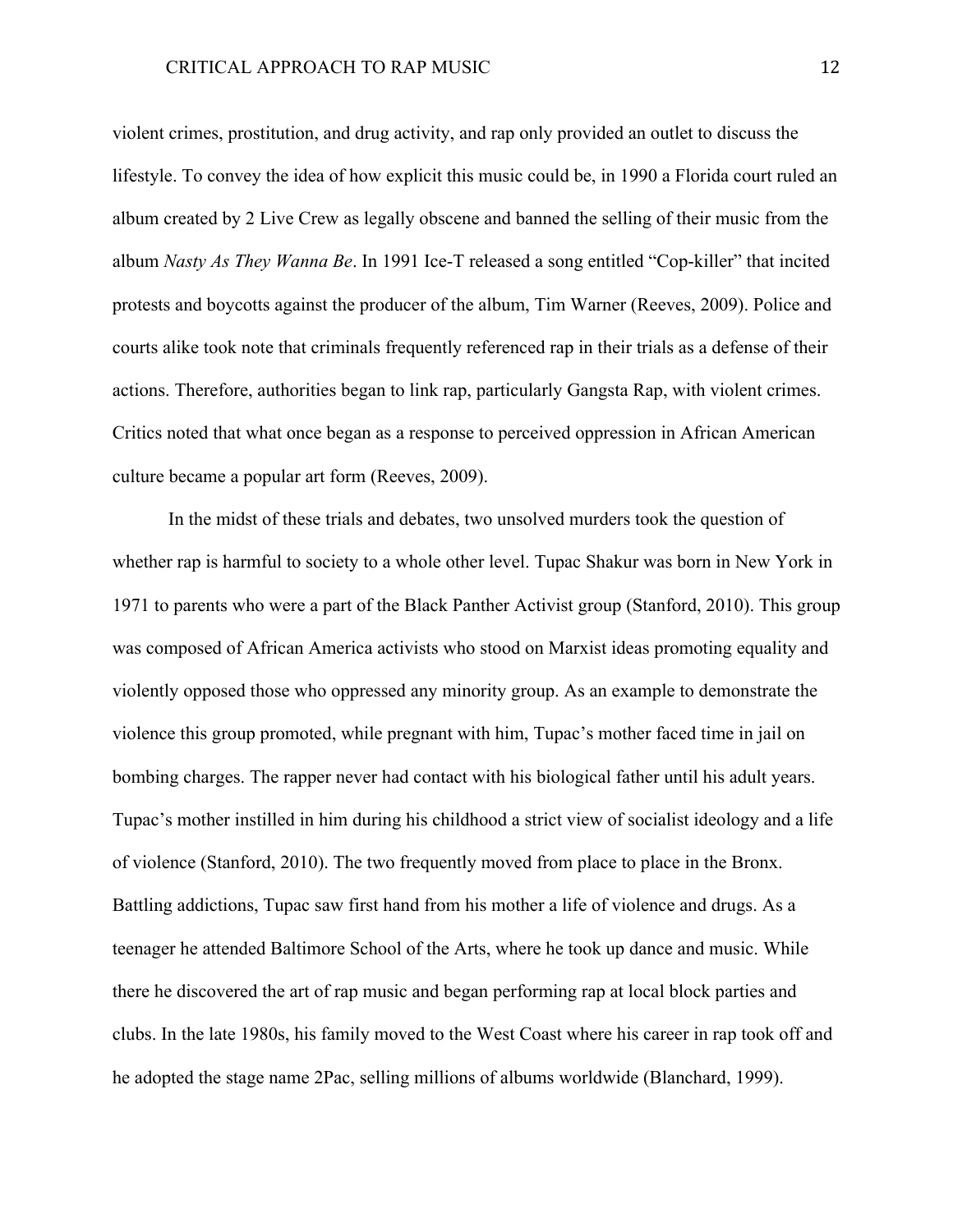Despite his fame, the rapper received condemnation over his lyrics, which told of violence, gangs, and sex. In addition to the explicit lyrics, Tupac appeared to be living out his violent persona by being arrested multiple times for violent offenses that included assaulting his director Allen Hughes. Later, Tupac faced jail charges after his conviction of sexual assault. His life seemingly became characterized by drugs and violence mixed with fame (Stanford, 2010).

In 1995 his album *Me Against the World* peaked in the charts just in time for him to be sentenced to four and a half years in prison. Many critics later noted that his songs carried messages of an early death, which almost served as a foreshadow of his own murder (Stanford, 2010). After being in prison close to a year, his bond was paid and he was released. Immediately the rapper returned to his life on the stage and in the streets. However, in 1996 Tupac became involved in a feud with other rappers from the Las Vegas area. He was shot that September, dying shortly after in a Las Vegas hospital at the age of 25. His killer was never caught.

In similar circumstances, rapper Notorious B.I.G. or Christopher Wallace, known as one of the most famous rappers of all time, was murdered at the age of 24 (Blanchard, 1999). Wallace reportedly dropped out of high school his freshman year and began selling drugs and free-styling rap at the age of 17. In 1993 he landed his first record deal. However, what made B.I.G. strikingly different from Tupac is that he sought to use his music as a way to tell stories and inspiring his audience. Some songs still carried the same messages of drugs, sex, and violence, but B.I.G lived his life differently from Tupac or other rappers at the time (Blanchard, 1999). Many in the music industry on some level admired him as an artist and for his lifestyle of promoting acceptance of all people. However, despite his goal of promoting love, the rapper was murdered in March 1997, only six months after Tupac. The two rappers had actually become friends and were subsequently murdered in the same way with neither death ever being solved,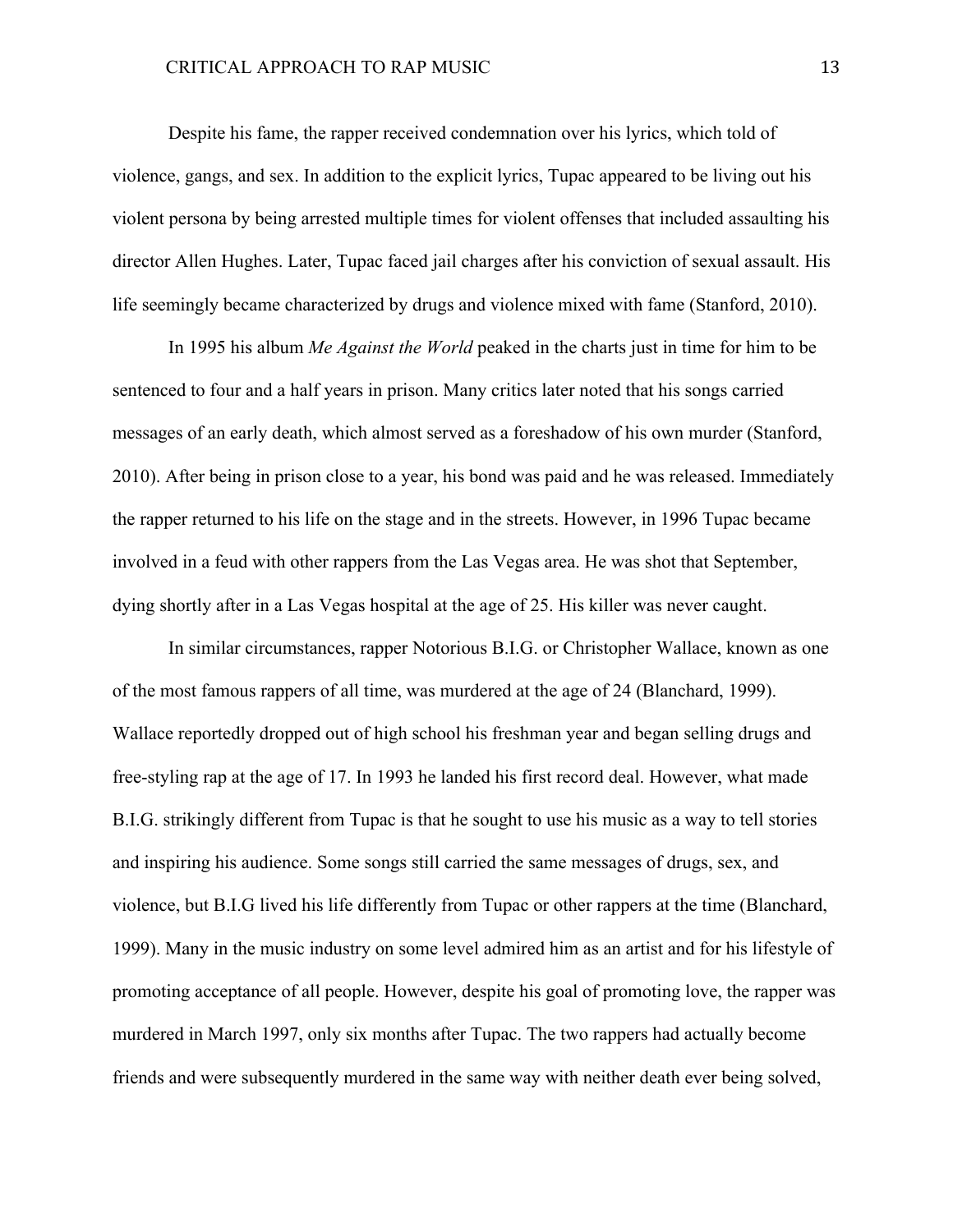leading many to believe the deaths might have been connected due to similar circumstances (Blanchard, 1999). While the murders remain unsolved, investigators believe members of the Crips, one of the deadliest and most notorious gangs in the United States, are most likely responsible for the death of the two rappers as a result of gang related run-ins and a life characterized by drugs and violence (Blanchard, 1999).

Much rap music is laced with messages of drugs, violence, and the plight of underrepresented minority groups (Cundiff, 2013). Many media critics argue that modern day rap, like its preliminary ancestor African oral tradition, is nothing more than an outflow of the struggles and desires that rappers, usually of minority status, and their communities face in everyday life (Rollins-Haynes, 2006). In other words, what first occurred in America during the time of slavery expanded into modern day rap but serves the same purpose of communicating a message. Unfortunately, much has to do with domestic violence, sexual exploits, drug and alcohol addictions, and death to escape a painful reality (Cundiff, 2013).

Rap music in the  $21<sup>st</sup>$  century continues to reflect this idea but in slightly different ways as artists seek to use rap as a platform for real life issues. Two key rappers that have changed the outlook of rap for the  $21<sup>st</sup>$  century for different reasons are Eminem and Kanye West (Calhoun, n.d). Eminem in particular is praised and regularly compared to Elvis Presley for making an impact as a white male in a traditionally African American dominated music genre (Hill, 2013). His goal, similar to Elvis, was the uniting of different groups under the umbrella of music. Prior to Eminem's appearance on the scene, rap, mainly Gansta Rap, spoke messages of drugs, violence, and oppression, glorifying a materialistic life. Eminem, on the other hand, chose to reject this style of music, thus rejecting the glorification of money and choosing instead to write songs based upon his life experiences (Hill, 2013). Common themes include growing up poor in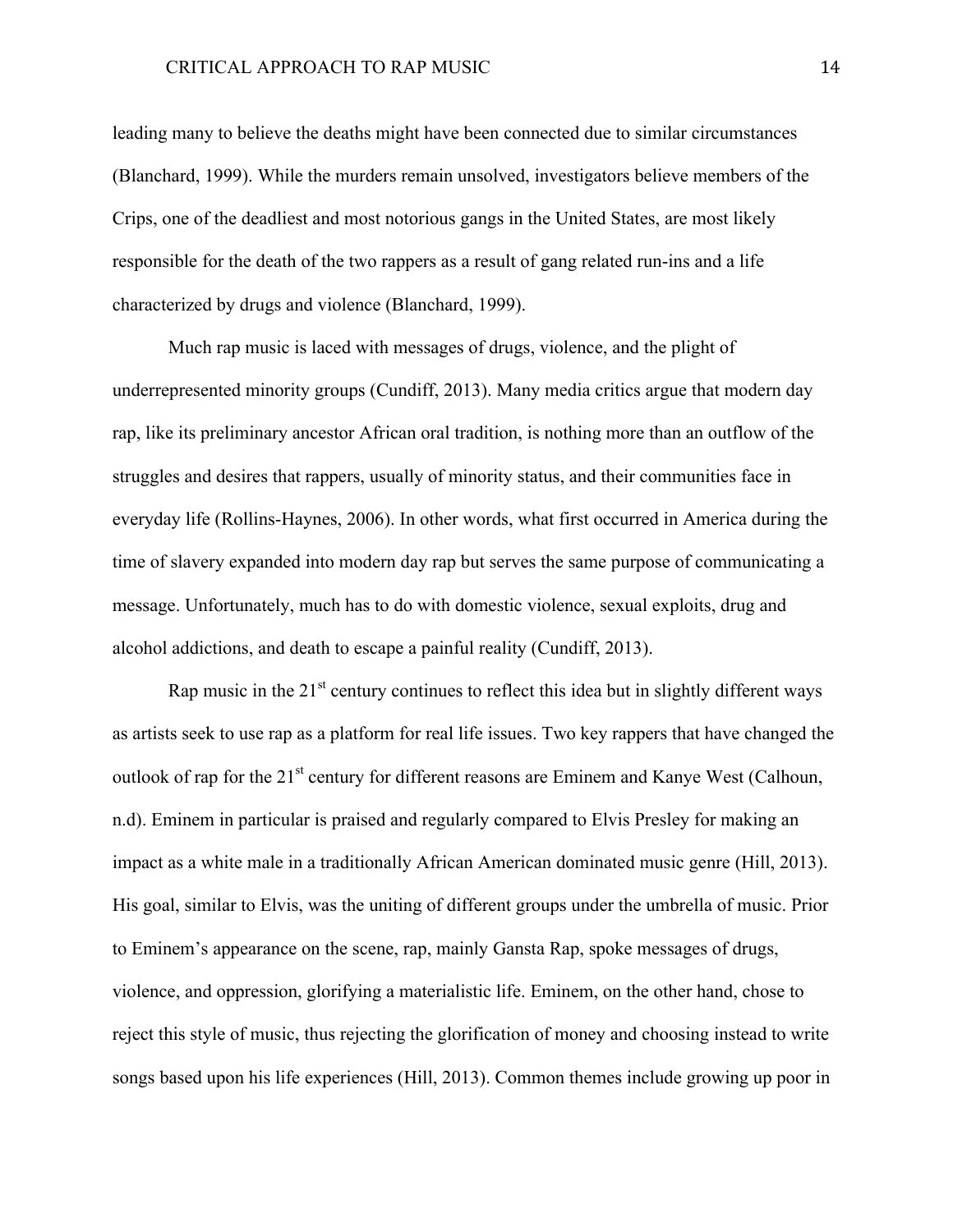predominantly black neighborhoods in Detroit, drug abuse, and family relationships with his mother and daughter (Hill, 2013). His way with words and music is unlike any other and has gained him a considerable amount of attention in the music world from Caucasian and African American rappers alike (Hill, 2013). Missy Elliot, a prominent female, African American 1990's rapper, once stated, "I love him 'cos he's white and he knows he's white. He's just him and he raps about what he's going through. I ain't mad about that" (Hill, 2013). Eminem raps in such a way that he goes beyond the issue of race by discussing his own life events with the goal of speaking to the person's situation. He does this so well that a 2014 report by CNN stated that according to a study done by Musicxmatch, an online lyrics site, Eminem has the largest vocabulary in the music industry.

Kanye West, on the other hand, is noted for taking nearly every opportunity presented to him to discuss racial issues, which has gained him quite a following. He views African Americans as underrepresented in society and that the white elite strive to portray them as gangsters and pimps (Barno, 2013). Critics often praise the rap artist for speaking up about social matters and voicing his views on current world issues, which he frequently expresses over Twitter (Biedenharn, 2011). However, unlike Eminem, West frequently takes stands on and raps about issues of society in almost offensive ways, gaining him a reputation in the media for his outspokenness. However, his almost rude personality has caused trouble with other artists such as Taylor Swift when he made some offensive comments during her acceptance speech for winning the Best Female Video Award in the 2009 MTV Video Music Awards, influencing her to write a song of forgiveness and encouragement to West stating, "Who he is not what he said" (Biedenharn, 2011). While West may be rude and pushy in his approaches, he is still praised for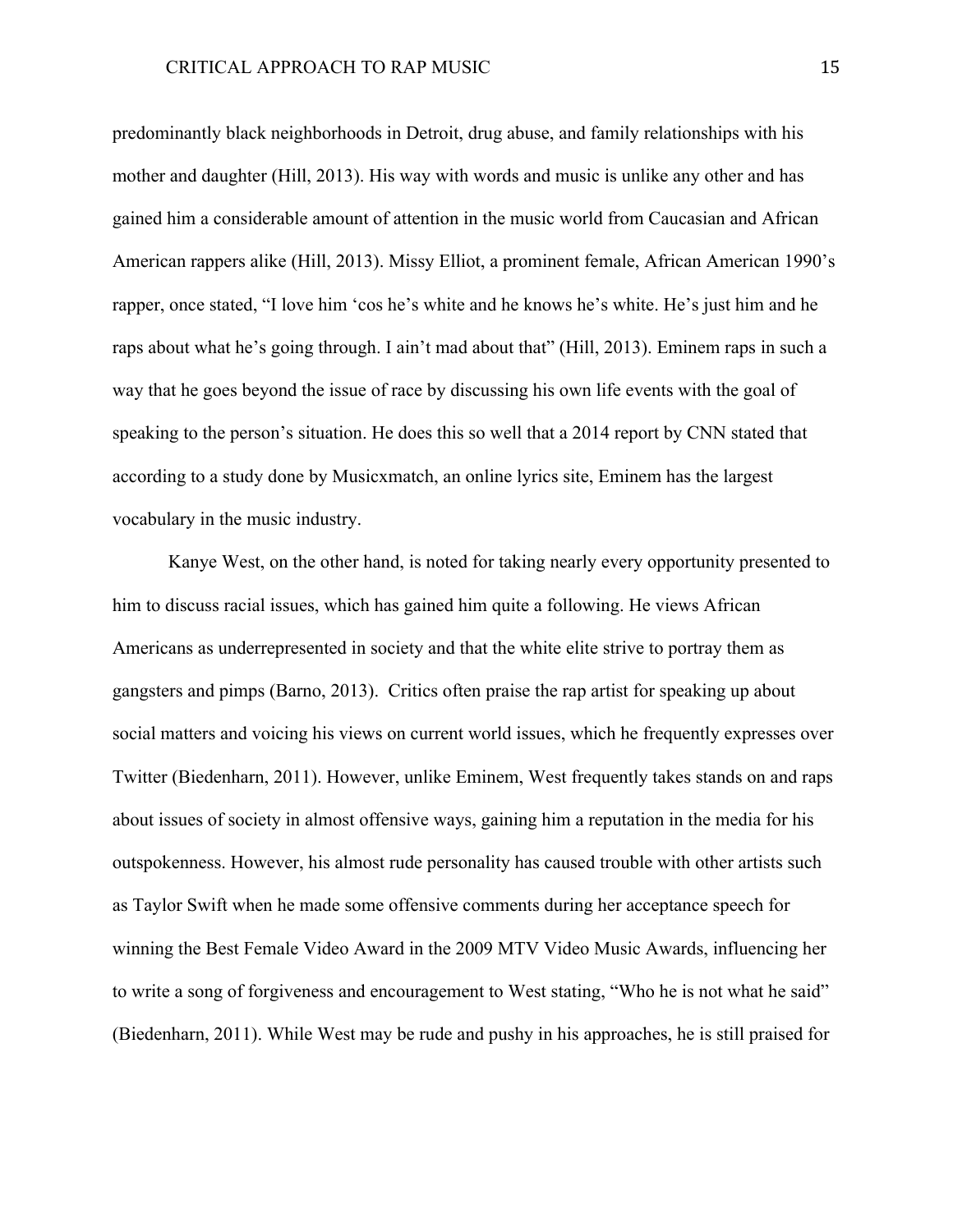taking a stand on current world issues and having a hand in numerous charities promoting a better society through his money and fame.

#### **Violence in Rap**

Studies show the rise of domestic violence, particularly towards women, may have connections to the world of rap music as many of the lyrics advocate violence (Anderson, 2003). Much of rap music condones themes of misogyny or the hatred of women. A close examination of popular rap lyrics reveals that many famous rappers often express that they expected submission from women and accepted male dominance as normal. Young adults between the ages of 16-30 have the highest percentage of rap music downloaded and researchers are finding that this age group, particularly the college age, are desensitized to violence and experience the greatest amount of physical and sexual violence in the name of masculinity. Researchers worry that these views and the popularity of this style of music will only further promote a philosophy of sexualizing women and violence towards one another, since culture has a profound impact of the beliefs of youth (Anderson, 2003).

To demonstrate how explicit rap music tends to be, a 2006 study that examined songs on the Billboard Hot 100 chart over the course of five years between 1998-2003 found that by far the most common theme was misogyny, or the hatred of women. A similar study conducted in 2011 examined rap, pop, rock, and country music videos to determine what percentage of music videos contained sexual references or imagery. Rap contained a startling 78% and around 92% of songs on the radio featured sexually explicit messages, according to *The Atlantic*. Many of the common themes found in the lyrics were messages of drug use, alcohol, violence, racism, and the glorification of sexually degrading women. As stated, multiple studies, according to the American Academy of Pediatrics*,* have found that the majority of young adults pick and choose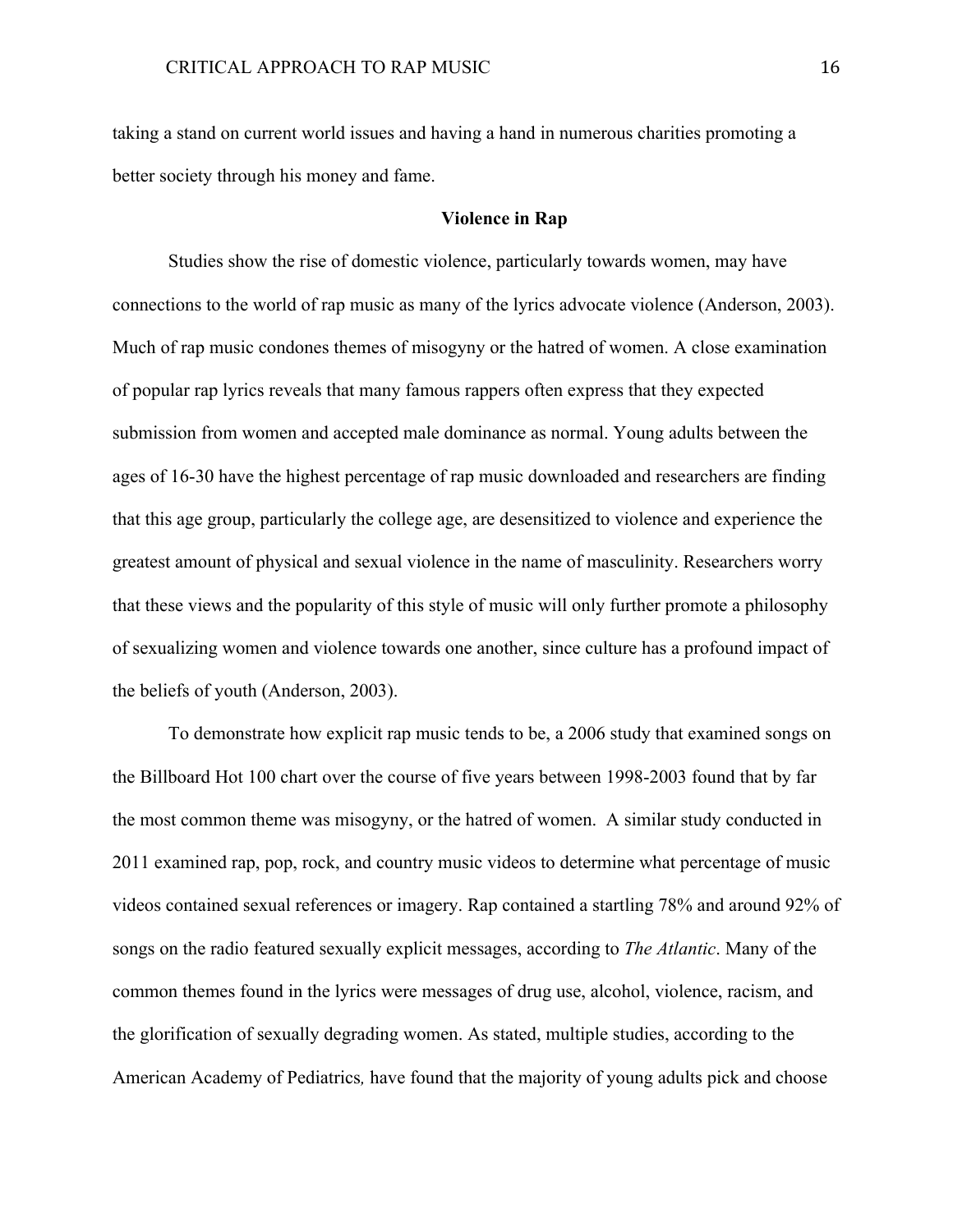their music based on their mood or as a coping mechanism for the stress of life. Researchers took this a step further and discovered that males in particular who listened to heavy metal with violent or sexual lyrics displayed a more negative attitude towards women than men who listened to primarily classic music (Allen et al., 2007). These men also tended to be much more aggressive with and had negative perceptions of women. The result of the study led researchers to conclude that there is an association between risky behavior and music choices, particularly with rap and the listener's views of women (Allen et al., 2007)

Careful analysis of rap music videos revealed high contents of sex and violence (Turner, 2010). Exposure to this type of content over a period of time has been shown to affect behaviors of viewers negatively, primarily young adults. Interestingly enough, a 2007 study discovered that middle school students who watched an increased amount of music videos and wrestling shows tended to express a greater acceptance of date rape and those who watched MTV were more accepting of premarital sex (Allen et al., 2007). This was further backed by the 2009 study released by The American Academy of Pediatrics that reported similar findings stating that around 75% of fourth to sixth graders watched music videos frequently (Fuld et al., 2009). Many of the videos they viewed were of rap and rock music, which features large amounts of violence and sexually explicit message. It is statistical research such as this that leads many experts in the area of social psychology to be concerned about the lyrical content of rap music (Fuld et al., 2009). Many fear the industry is promoting a society of drugs, sex, and violence as the older generation once feared about the now popular rock-and-roll (Allen et al., 2007). Given the research, they may be right.

Julian Sher, an investigative journalist and best selling author, writes about one special form of brutality inflicted upon primarily women: human trafficking and enslavement. He states: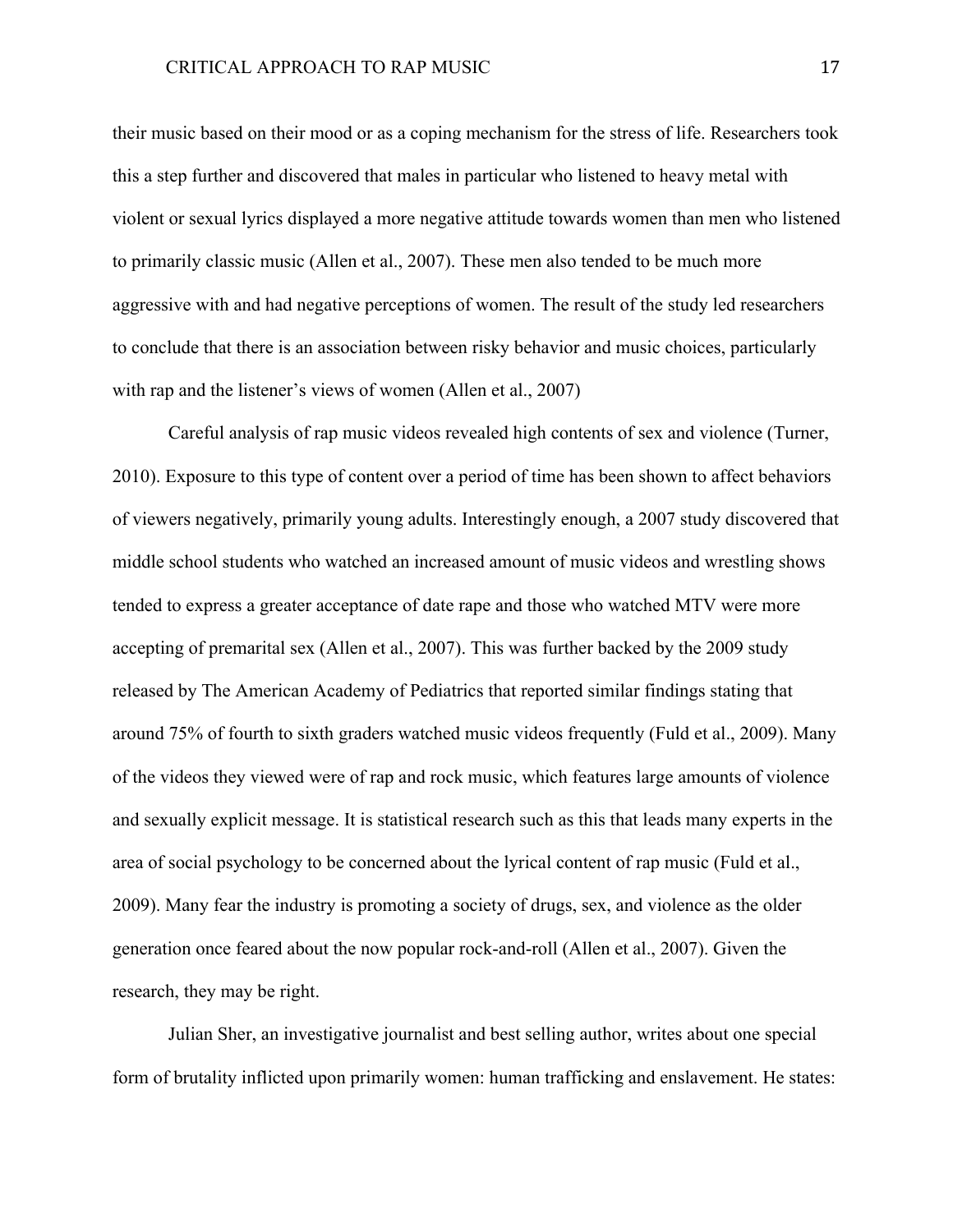"Nowhere is the image of young black men as pimps who exploit prostitutes as in modern-day rap music. Pimp language, pimp dress, and pimp words that denigrate women are a recurring beat in many top song and music videos" (Sher, 2011, p. 97). Sher goes on in his book *Someone's Daughter* to describe the way in which men who have chosen pimping and abusing women are glorified in today's media. In Chicago in 1974 one of the most well known pimps or hustlers Bishop Don "Magic" Juan began hosting a yearly event known as the Player's Ball, which gained a great deal of both positive and negative attention in the media (Sher, 2011). Juan once spoke on *The Daily Show* advertising his event as one that "brings people together to recognize that pimpin' is hard work, despite what the public thinks" (Sher, 2011, p. 93).

Sher notes that for years this ball became one of the most glorified multi-million dollar events, thriving off the abuse and exploitation of American women at the hands of hustlers on both the streets and the stage. In Chicago in 2005 many religious leaders and organizations attempted to denounce the ball by picketing the event to show their anger over the misogyny so publically displayed. Instead of being met by approval from authorities, as the protesters had expected, police were dispatched to prevent the protesters from blocking the entrance to the event and provided extra security on the inside for all the party attendees (Sher, 2011).

Ice-T, popular actor and rap artist, was also a once well off pimp (Sher, 2011). In 2003 the rapper narrated in a movie called "Pimpin' 101" which has been named one of the most popular hip-hop porn films ever made, opening with dancing, naked women performing various sex acts as the rapper sings, "See me in Vegas….Swing through Hunts Point. Throwing dollars at those hos and strippers." At one point in his movie, Ice-T strives to teach a lesson on the dangers of street life by showing a scantly dressed women about to enter a car with two rough looking bikers who brutally beat the woman and then toss her out of the car. He comes onto the scene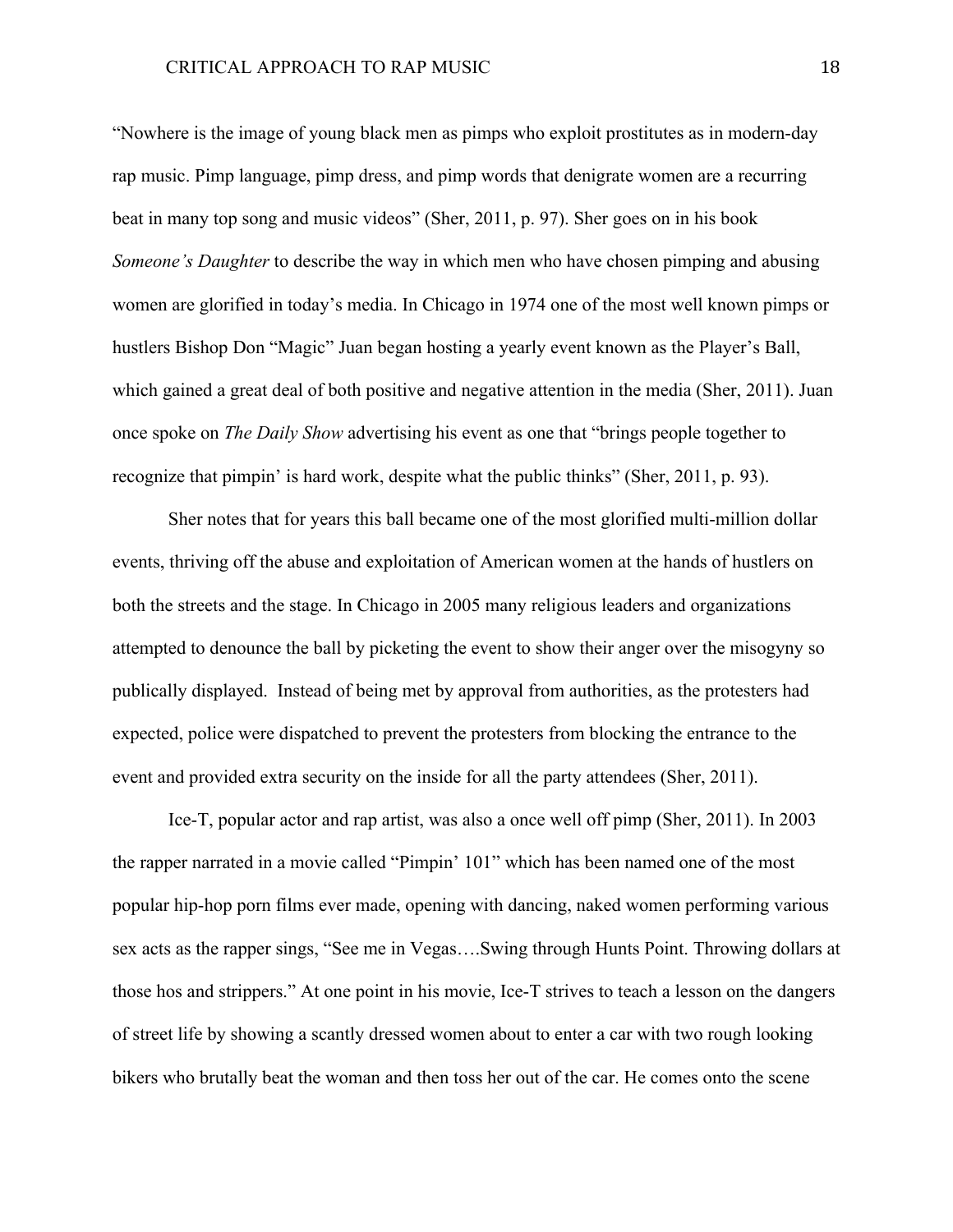and says, "[Those men are] the kind of cats that like to do wrong shit to a ho, but hey, pimpin' ain't easy and hoing ain't hard" (Sher, 2011, p. 92). Ice-T sold over 10 million rap albums in the United States alone during his career as a rapper, despite his apparent approval of violence and sexualizing women (Sher, 2011).

Famed rapper Snoop Dogg in a 2013 interview opened up about his life as a pimp over ten years, claiming that he frequently sold girls to famous athletes, participated in Playboy tours, and followed sporting events in order to hang out with and sell women to the players. He stated: "As a child I dreamed of being a pimp. I dreamed of having cars, clothes, and bitches to match." It seems as if he achieved his dream both off the stage and on at the 2003 MTV Video Music Awards when he and 50 Cent performed a song called "P.I.M.P" that glorified 50 Cent as a pimp. Few performances in history have received as much critical disapproval as this (Sher, 2011). They rapped, "Bitch choose with me, I'll have you stripping in the street. Put my other hoes down, you get your ass beat." As the rappers performed, they too led scantly dressed women around the stage on leashes. In the midst of the performance Bishop Don "Magic" Juan joined them on stage. As if this was not degrading enough, comedian Chris Rock came on stage as the host of the show stating: "Today is the anniversary of Martin Luther King's 'I have a Dream' Speech. Isn't it nice to see his dream finally come true?" Rock's mocking statement was sadly accurate in the sense that pimps were, through the use of rap music, attempting to promote the mistreatment of women as liberating (Sher, 2011, p. 98).

## **Rap as a Healthy Outlet**

However, the other side of the argument states that rap is only perceived as violent due to a biased media. In other words, the so called violence and male domination expressed in rap have been present in society since the start of recorded history and what is happening today is old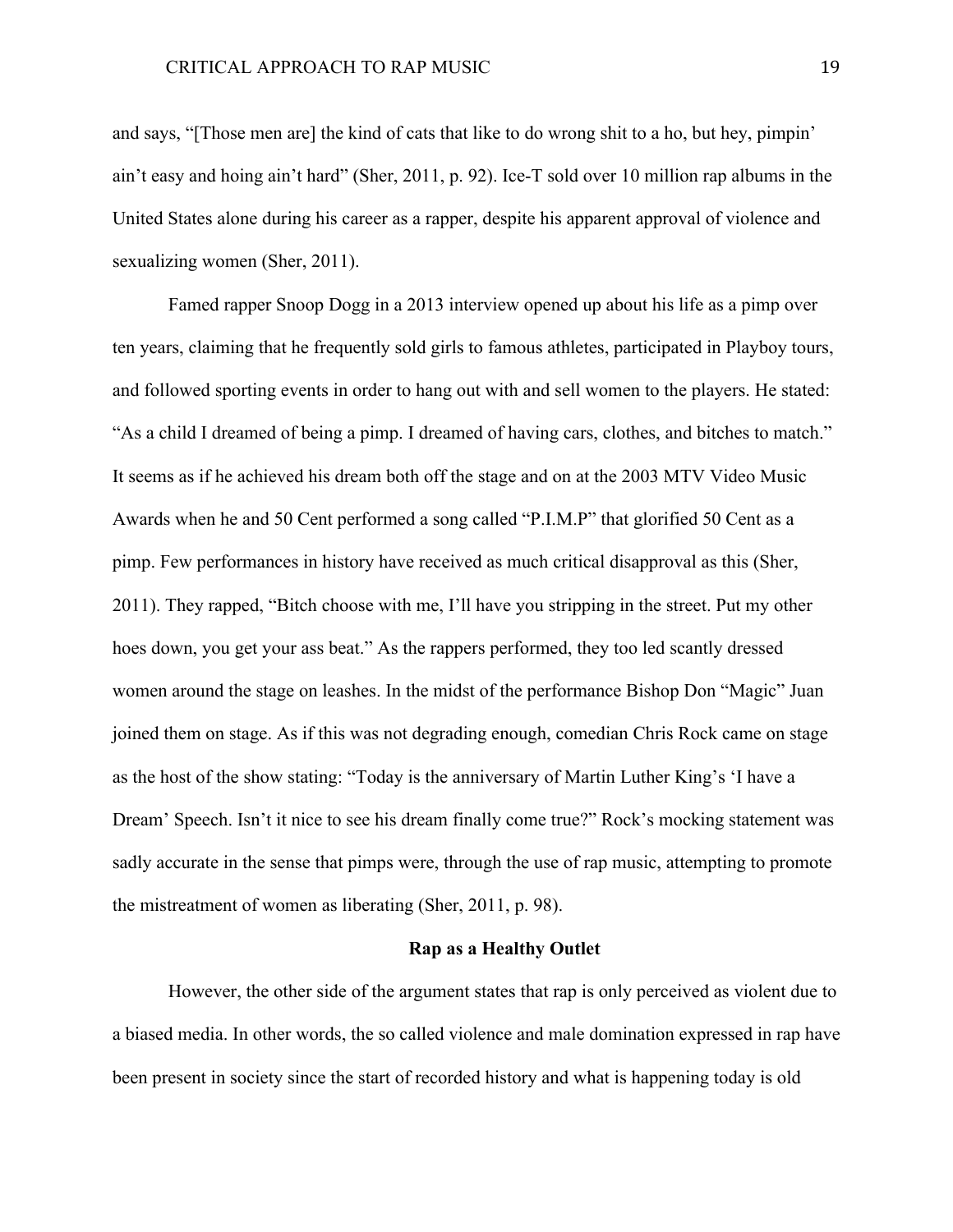news in reality (Shillenn, 2014). These critics credit rap as unifying the underprivileged and underrepresented minorities of society. Additionally, they credit rap music as actually existing to raise awareness of death, violence, and drugs (Andoh, 2014). Rap is viewed as a channel of free speech existing to connect its listeners to the great social and political issues of their time, similarly to the utilization of music in the times of slavery as a means to communication experiences. Rap music draws attention to the struggles of the lower class and the suppression they face (Andoh, 2014).

The American Psychology Association published an article in 2014 entitled *"*Hate Being Sober: Lessons from Rap Music to Address Substance Use among African American Teens*.*" It focuses on the rather explicit messages and lyrics of Chicago born and raised rapper Chief Keef's song "Hate Being Sober" that became an internet sensation. The song clearly promotes a need to do drugs and drink constantly to forget about the issues of life. Critics have noted that this song and many others give an important look into the issues of drug use and function as a way to raise awareness (Andoh, 2014).

Rapper Keef spent much of his young adult years in and out of trouble with the law and was raised in one of the most impoverished as well as dangerous parts of Chicago, which critics have noted may explain his desire for judgment-clouding drugs (Andoh, 2014). Far too often, one critic notes, reporters will focus on how many murders occur in Chicago in a single day without investigating the prior events or motives. While rappers like Chief Keef often rap about harmful things such as staying drunk in order to get through the day, their songs provide insight into inner city life based on their experiences. Some critics have called rap a cultural "CNN" for the African American community to share ideas and messages just like in the times of American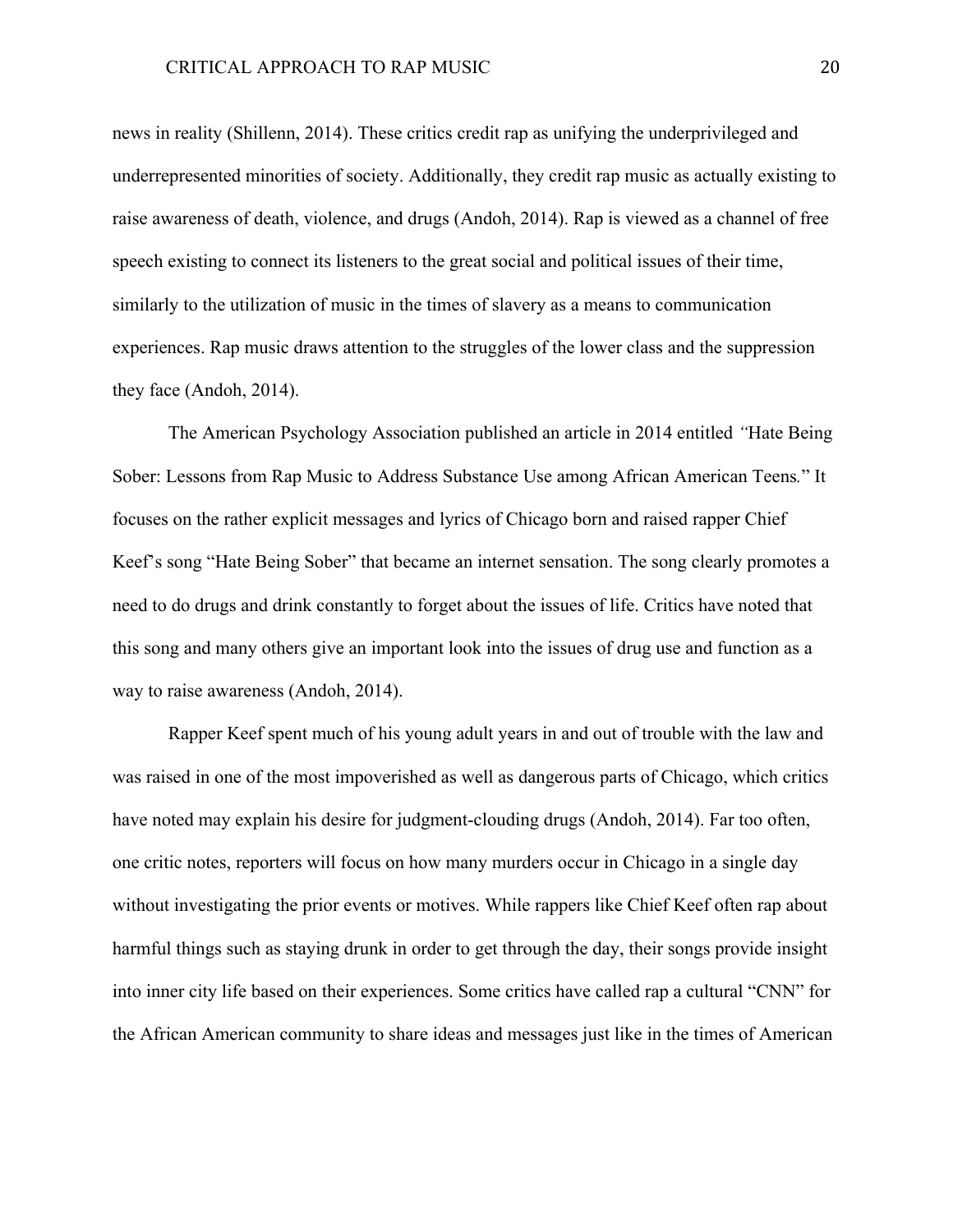slavery with African American oral tradition. In a sense, rap in the past and today is nothing other than a way for them to communicate (Andoh, 2014).

Researchers have also cited rap music as an important means of education and a valuable tool for therapy. The late 1980s and early 1990s saw a rise in the interest of using rap music in group therapy as a way to promote group cohesion and generate discussion (Iwamoto et al., 2007). Many young adults participate in risky behaviors such as drug use and unsafe sex, struggling to relate to authority and often showed unwillingness to discuss their actions and consequences with adults in individual or group counseling sessions (Iwamoto et al., 2007). However, when more comfortable topics, such as music, were discussed it seemed to motivate adolescents to open up more about their own lives (Iwamoto et al., 2007). One therapist found that when discussing rap music and what can be learned from the messages, his African American clientele were far less likely to engage in risky behavior (Iwamoto et al., 2007). Overall, the discussion of rap music became a comfortable platform to discuss issues of drugs, violence, and social concerns with the goal of allowing listeners to cope with their own problems by identifying with the works of rap artists (Silvera, 2015).

Similarly, many researchers who view rap in a positive light also claim it can be an excellent educational tool. As with the therapy approach, rap music is useful in promoting awareness and educating listeners on cultural issues (Iwamoto et al., 2007). Many youth seem to be more comfortable discussing issues presented in rap music in place of discussing the same issues in their own lives. Some educators argue that rap music allows teachers to connect with students and promote political and cultural awareness in the classroom. This was backed by a 2009 study indicates students could benefit from using rap music to represent themselves in their culture and find ways to connect with others as a result of connecting with the issues presented in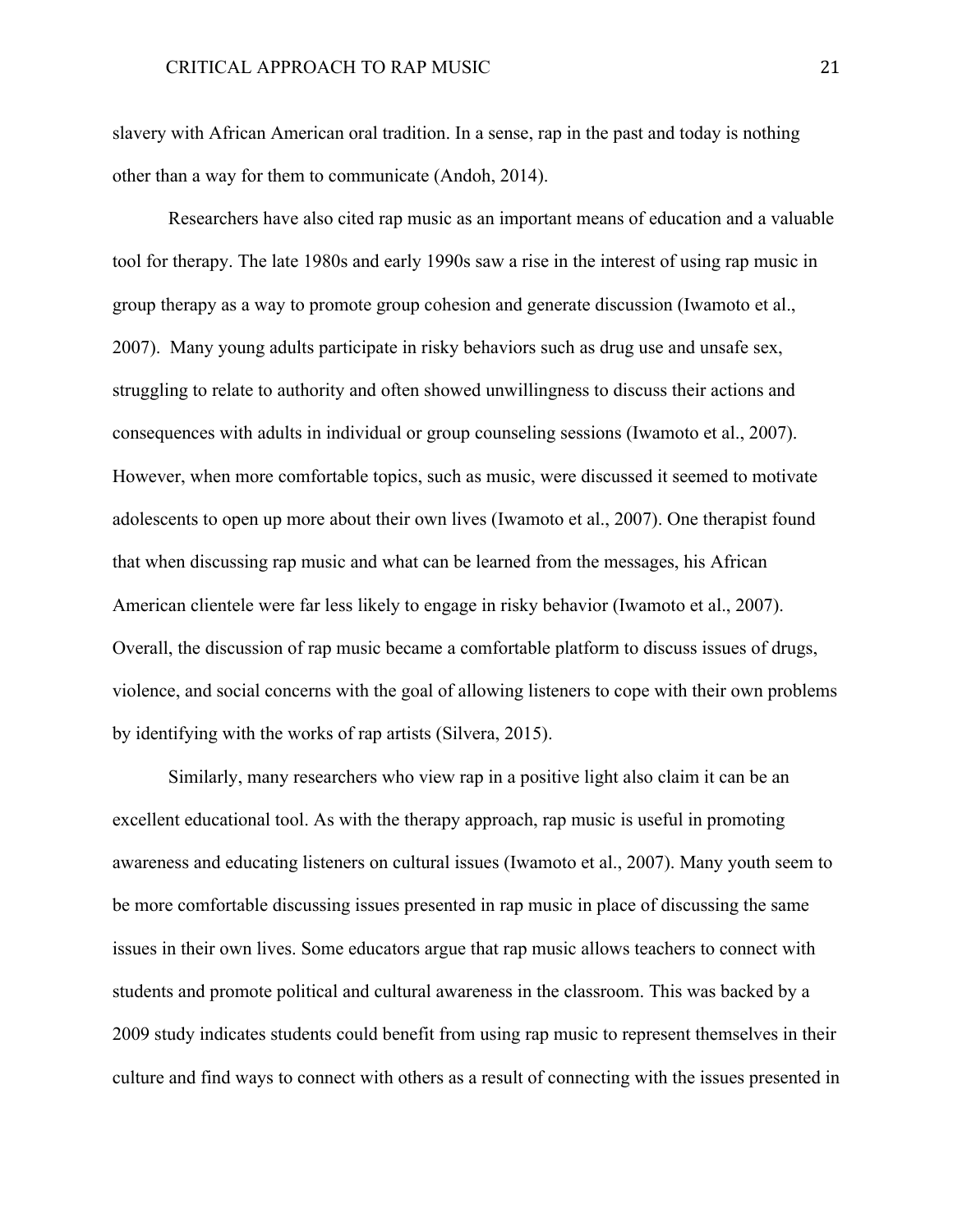the music (Weitzer  $\&$  Kubrin, 2009). They argue there is value in exposing students to the moral issues presented in rap music to spur discussions about morality and enhance critical thinking about these issues in society (Silvera, 2015).

## **Critical Theory & Feminism**

When it comes to the conversation about the positive and negative views of rap music, critical theorists are no strangers to the debate. Critical theory in communication developed in the 1930s from the teachings of Karl Marx and Sigmund Freud. The main idea behind critical theory is that tightly held ideologies cripple a society and, therefore, members should seek to change the norm by striving for even better. This involves a process of critiquing all invalid and insignificant ideologies popular to a society. According to critical theory, the goal is to generalize human existence and promote study of the sciences without recognizing individualism in a society (Riley, 2011). The rise in rap music seemed to some critical theorists to promote individualism and subcultures within society (Riley, 2011). Artists wrote songs about going against authority, often hinting at resisting the government along with its carefully formulated laws used for governance. As a result, many critical theorists labeled proponents of popular music as deviants for not adhering to cultural norms (Riley, 2011).

Critical theorists have criticized the way in which the subculture of popular culture rap music is succeeding in the music industry, a largely capitalistic system promoting individuality and competition (Barron, 2013). On the other hand, some critical theorists often praise rap for the way in which it can be used to further the critical theory Marxist agenda and speak out against economic oppression and class relations, the central focal point of critical theory Marxists. For example, the 1960s saw an influx in music laced with messages of protests, political criticism, advancements for the marginalized, and promotion of speaking one's mind in these areas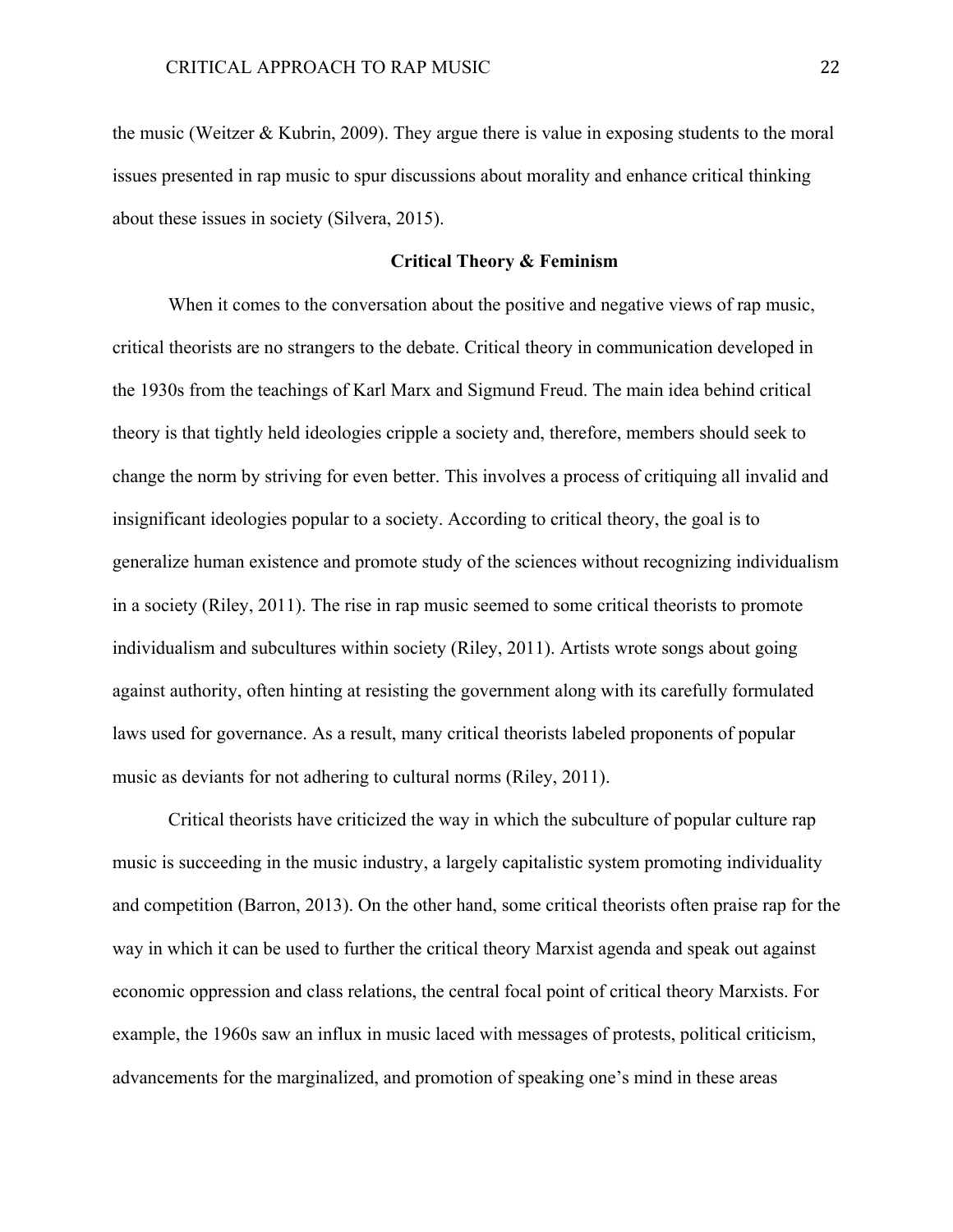(Barron, 2013). Many of the songs and their artists focused upon the civil right movement of the time and contained Marxist ways of thinking. Alex Callinicos stated in 2003, in relation to the arts, that a Marxist way of thinking is one by which to imagine other worlds free from the hierarchal nature of capitalism. In essence, according to some critical theorists, rap music is a blend of "reality with fiction" in its outlook and response to oppression and violence (Barron, 2013).

Two groups known for promoting the idea of Karl Marx and critical theory within their music were The Coup and Immortal Technique. Encouraged by the words of the Marxist Black Panther Party, these groups, The Coup in particular, released popular albums such as *Kill My Landlord, Party Music,* and *Genocide and Juice* that promoted the struggles of lower-class America by focusing on the economic turmoil's that put them there (Barron, 2013). The idea behind the lyrics was to promote the overthrow of the elite and the need for redistribution of wealth so that all can have an equal chance at success. The album *Party Music* went so far to feature an image of the twin towers in flames on 9/11 to promote the message of overthrowing the capitalist system present in America (Barron, 2013).

The late  $20<sup>th</sup>$  and early  $21<sup>st</sup>$  centuries saw an emergence of a new wave of critical theory known as radical feminism or third and fourth wave feminism. Third wave rose to power in the 90s with fourth wave making a more recent appearance (Delgado, Stefancic, & Harris, 2017). First wave feminism started in the early  $20<sup>th</sup>$  century as a way for women to gain equal voting rights with their male counterparts, second wave came shortly after as a way to challenge and bring attention to gender norms, and third wave feminism has resulted more recently in response to current political and economic trends related to social and sexual equality, which includes opinions on rap music (Leavy, 2015). Proponents of third and fourth wave feminism focus upon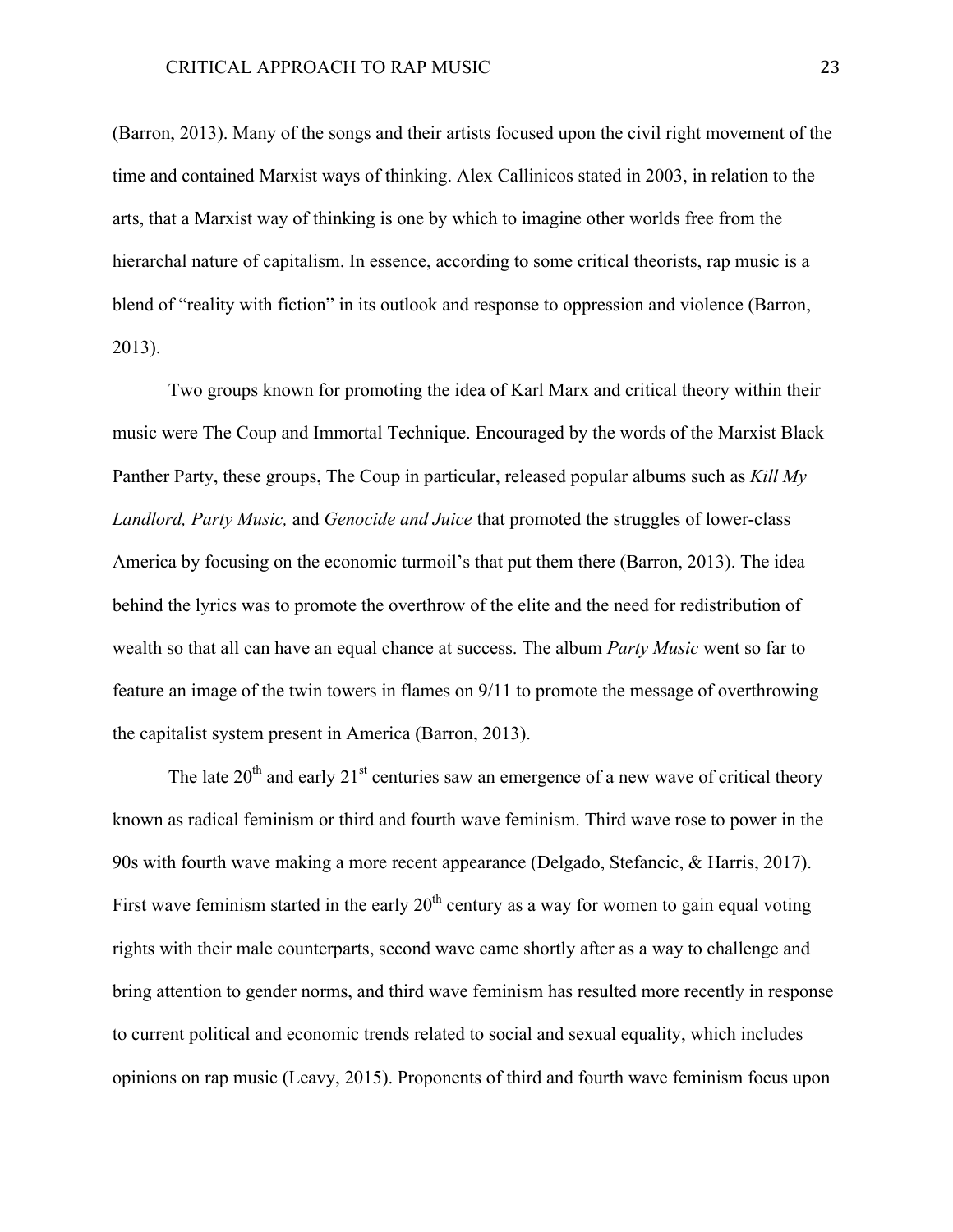current issues of societal oppression and social movements. Feminists hold interesting views on rap music. At face value rap music goes against everything upheld by traditional feminist theology (Weitzer & Kubrin, 2009). On the other hand, more radical feminists claim rap music is empowering and a way to assert female dominance (Oware, 2009).

An article published in the *Huffington Post* in 2016 entitled "Rap and Feminism: An Adolescent's Internal Struggle" highlights the struggle of feminism when it comes to rap music (Mendoza, 2016). Marie Mendoza, the article's contributor, recognizes the overarching theme of sexualizing women but at the same time continued to listen, since the same messages are in almost all music and it promotes freethinking. She states if she were to protest this music for the explicit lyrics, then all music needs to be protested (Mendoza, 2016). It is therefore, in her mind, better just to enjoy it as a form of entertainment. Despite the rampant, explicit messages in other forms of music, many still criticize the sexual messages of rap music, especially directed towards women of color, feeling disgusted at the way they are overtly sexualized and portrayed as less valuable than men (Gourdine & Lemmons, 2011). Feminists often reject the messages of rap music for this very reason, claiming it further promotes an abusive, patriarchal society in which men are encouraged to degrade and view women as sexual objects and not as equals. They view current trends as hindering women in gaining sexual equality (Leavy, 2015). The *Journal of Black Studies* published an article in 2009 examining this interesting idea, calling feminists who support rap music "man's woman," claiming that in attempting to promote sexual freedom they further sexualize themselves, appearing subservient to men. While the lyrics may have empowering elements, they further promote the idea that women are second-class, hypersexual beings (Oware, 2009).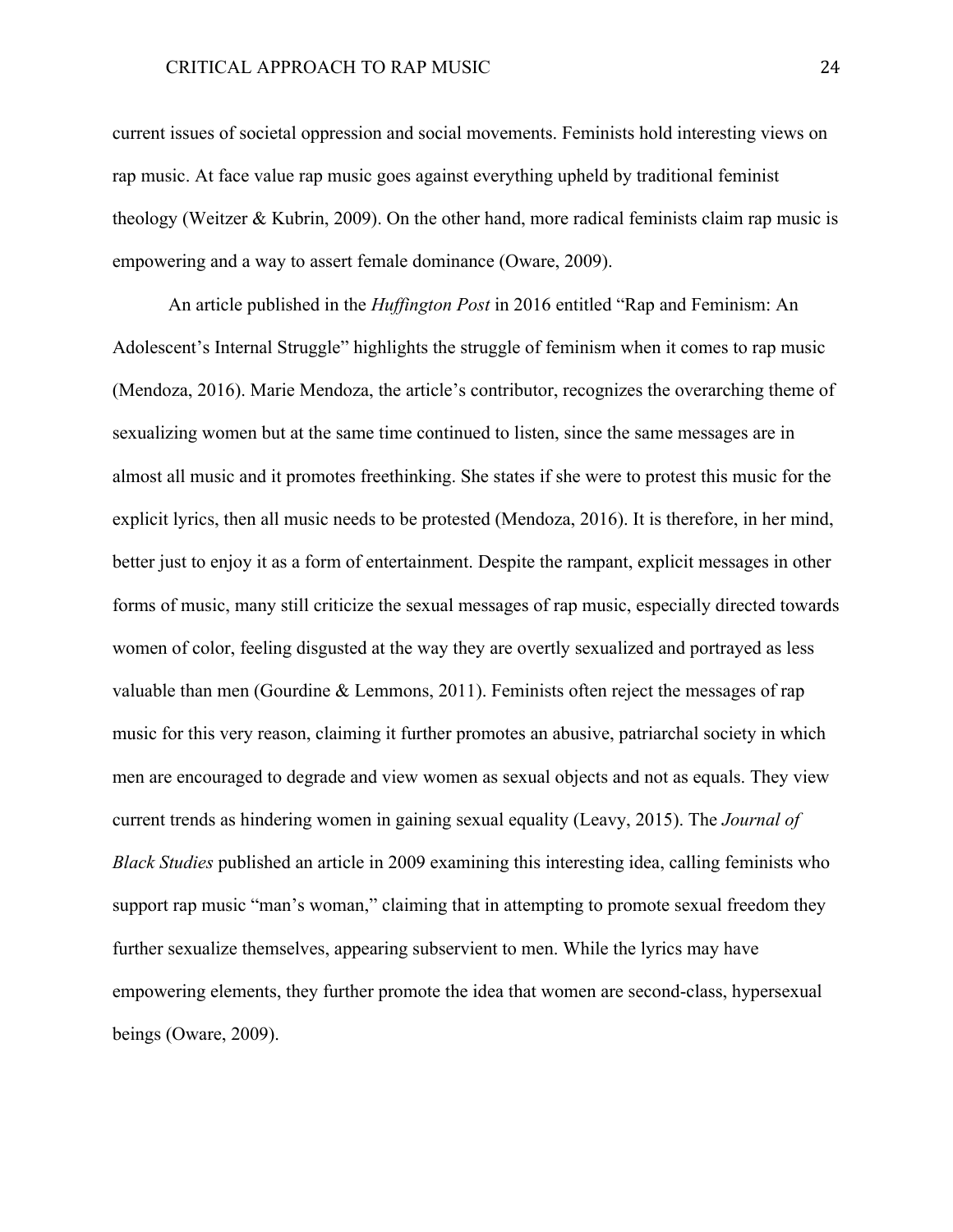A contrasting view often held by more radical third and fourth wave feminists embraces rap music and the overt sexual tones as empowering and promoting of sexual freedom (Leavy, 2015). Numerous feminist female rappers have championed this idea as well. These include popular culture stars such as Nicki Minaj, Beyoncé, Lauryn Hill, Queen Latifah, and Missy Elliot, to name a few. While women have been a part of the music industry from the beginning, they have only recently entered the rap scene and attempted to challenge the idea that women are mere sexual objects by promoting their own views of power through sexuality. These artists frequently use rap to discuss themes of domestic violence, sexual relationships, and sexism in ways that portray women as strong and independent (Oware, 2009). *The New York Times,* for example, published an article in 2012 entitled "A Singular Influence" on the accomplishments of Nicki Minaj as a female rapper in the primarily male dominated industry of rap music, making a large impact despite societal pressures to quiet her voice. Proponents of this view claim speaking about their sexuality in a degrading way actually reinforces the idea they are independent and in control of their sexuality (Oware, 2009).

#### **Conclusion**

Music, since the start of recorded history, has been used to create and communicate messages. Rap music first arrived in America in the form of rhymes in the times of slavery when the Western practice of flyting mixed with African oral tradition still practiced by slaves in America (Johnson, 2008). Through the  $20<sup>th</sup>$  and  $21<sup>st</sup>$  centuries this music has changed into what society recognizes rap music. Differing schools of thought exist around the issue of rap music and whether it is harmful or beneficial to society. Numerous researchers have found and argue that this music promotes unhealthy ideologies, causing them to raise concern about the popularity among youth (Anderson, 2003). Others have argued compelling reasons to allow rap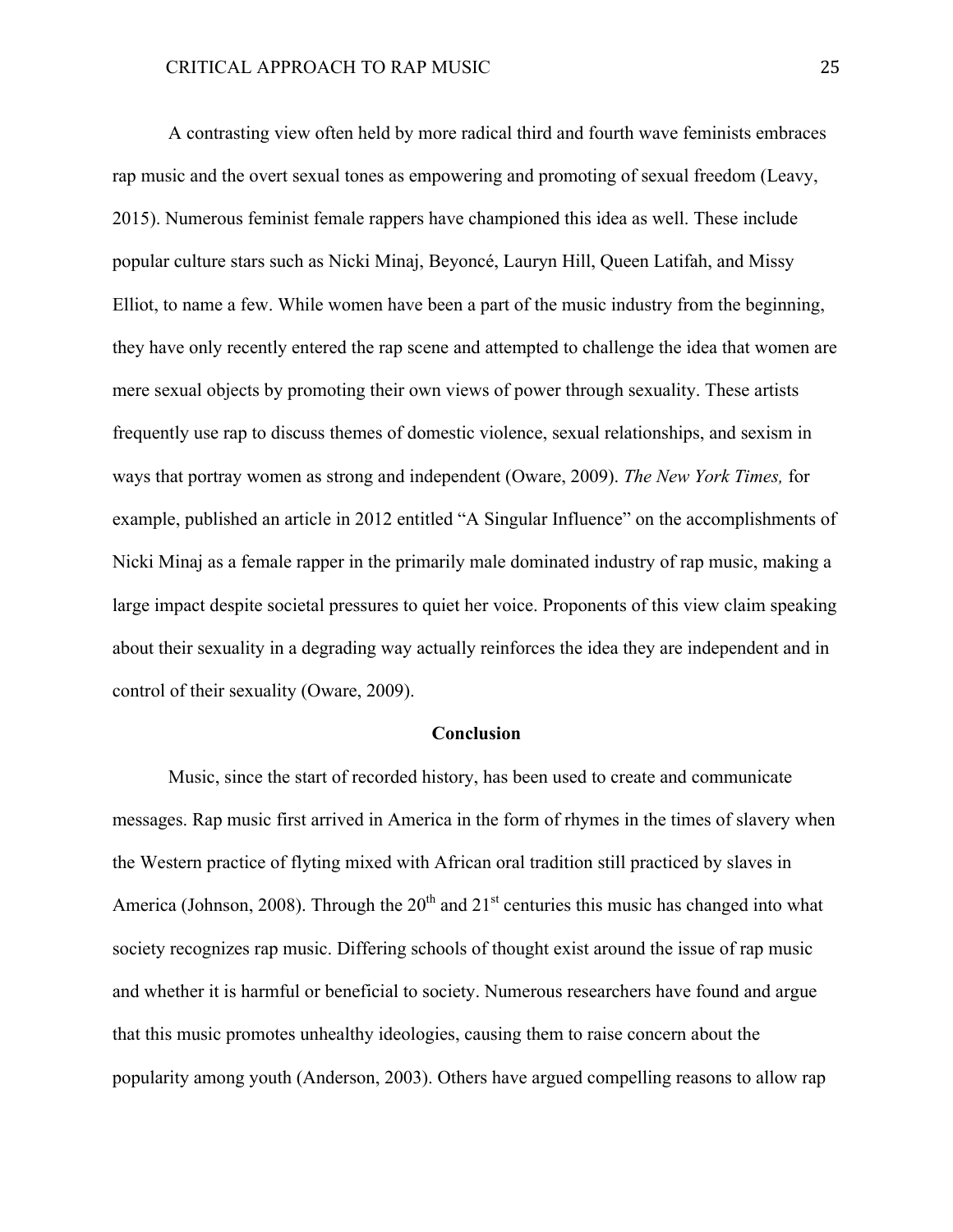music to help young adults better understand themselves and their culture. Despite the explicit lyrics, they see value in rap as a tool for education and as a way to promote the struggles faced by minority groups (Iwamoto et al, 2007). Rap music contains messages of violence and sexism, causing many critical theorists in particular to weigh in on the issue. Some critical theorists embrace rap music under the notion that it promotes sexual equality and freethinking (Oware, 2009). However, others view it as harmful and demeaning to women in particular (Leavy, 2015). Despite the debate, both sides can agree that rap music is powerful in society and there are benefits from understanding the positives and negatives of exposure.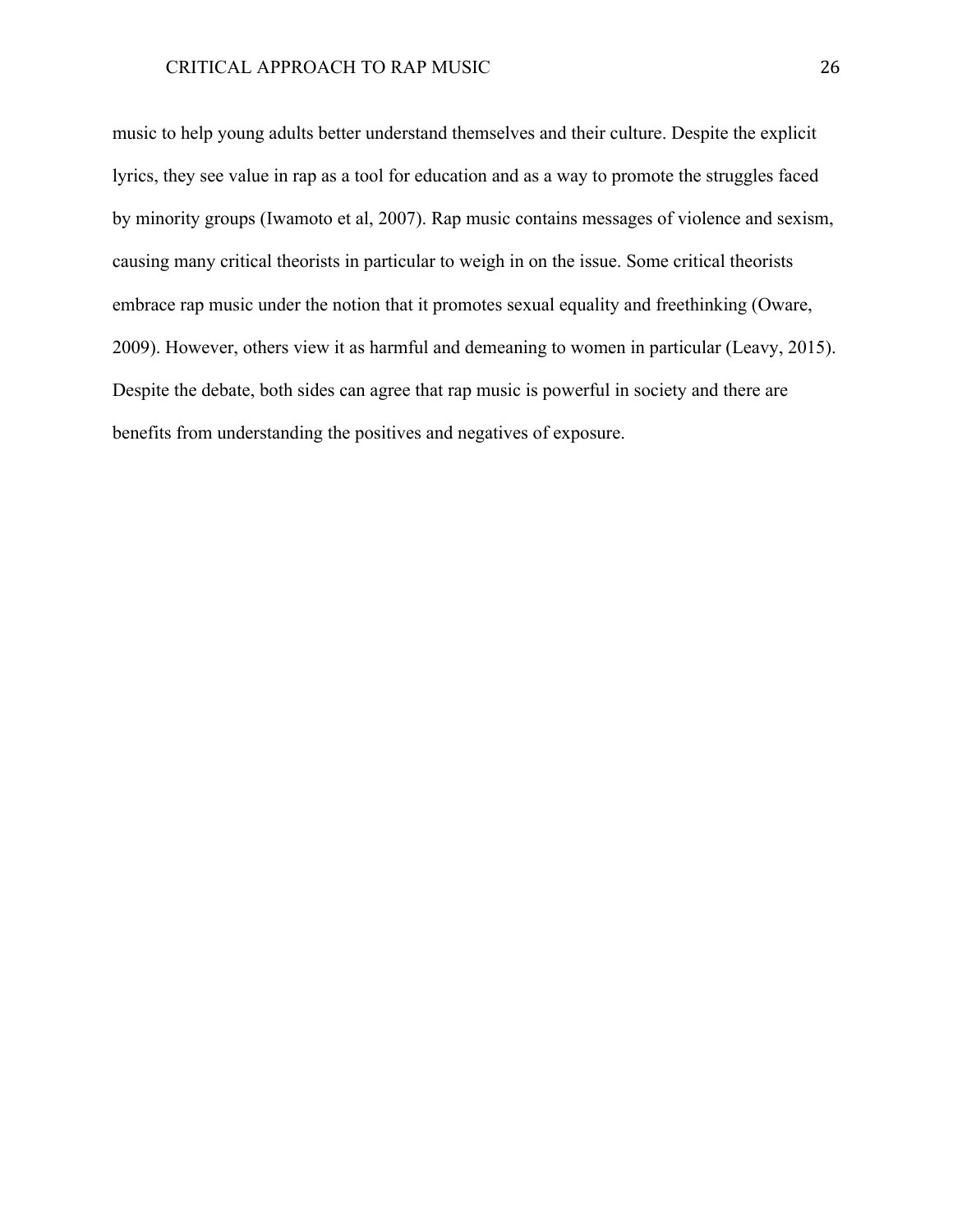## References

- Allen, M., Emmers-Sommer, T. M., D'alessio, D., Timmerman, L., Hanzal, A., & Korus, J. (2007). The connection between the physiological and psychological reactions to sexually explicit materials: A literature summary using meta-analysis. *Communication Monographs, 74*(4), 541-560. doi:10.1080/03637750701578648
- Anderson, C. (2003, December 01). The influence of media violence on youth. Retrieved September 25, 2016, from http://psi.sagepub.com/content/4/3/81.short
- Andoh, E. (2014, August 27). "Hate being sober": Lessons from rap music to address substance use among african american Teens. Retrieved September 25, 2016, from https://psychologybenefits.org/2014/08/27/hate-being-sober-lessons-from-rap-music-toaddress-substance-use-among-african-american-teens/
- Archimède, P. (2017, February 14). Black music history: From plantations to the White House. Retrieved October 14, 2017, from https://nofi.fr/2017/02/history-of-black-music-fromplantation-to-the-white-house/35687
- Barno, M. (2013, November 11). Kanye West on civil rights. Retrieved October 18, 2017, from http://harvardcrcl.org/kanye-west-on-civil-rights/

Barron, L. (2013). *Social theory in popular culture*. Basingstoke: Palgrave Macmillan.

Biedenharn, I. M. (2011). Kanye West's use of the diatribe: An offensive "scumbag" or a modern-day cynic? Retrieved from Biedenharn

Blanchard, R. (1999). The social significance of rap & hip-hop culture. Retrieved September 25, 2016, from https://web.stanford.edu/class/e297c/poverty\_prejudice/mediarace/ socialsignificance.htm Calhoun, C. (n.d.). From the Paley Center Collection. Retrieved October 18, 2017, from https://www.paleycenter.org/def-jam-from-the-paley-center-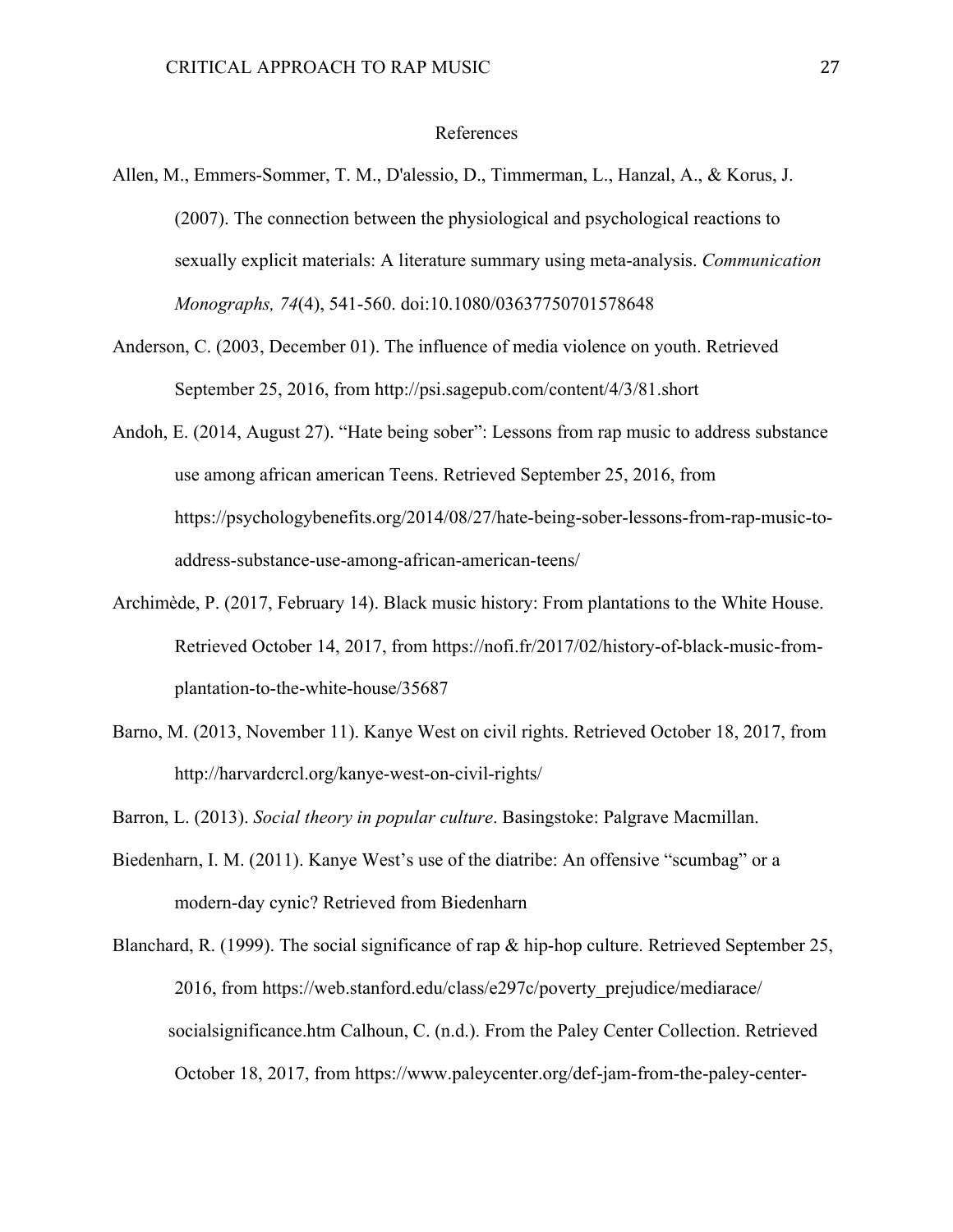## collection/

- Campbell, S. (2016). Cultural influence on teen behavior & morality. Retrieved September 24, 2016, from http://peopleof.oureverydaylife.com/cultural-influence-teen-behaviormorality-2809.html
- Croteau, D., & Hoynes, W. (2003). *Media society: Industries, images, and audiences*. Thousand Oaks, CA: Pine Forge Press.
- Cundiff, G. (2013). The influence of rap and hip-hop music: An analysis on audience perceptions of misogynistic lyrics. *Elon Journal Of Undergraduate Research in Communications,*  4(1)

Dalzell, T. (2010). *Flappers 2 rappers American youth slang*. Mineola, NY: Dover Publ.

- Delgado, R., Stefancic, J., & Harris, A. P. (2017). *Critical race theory: An introduction*. New York: New York University Press.
- Delaney, T. (2007). Pop culture: An overview. Retrieved September 24, 2016, from https://philosophynow.org/issues/64/Pop\_Culture\_An\_Overview
- Douglass, F., & Smith, J. M. C. (1855). *My bondage and my freedom*. New York: Miller, Orton & Mulligan.
- Epstein, J. E. (2016). *Adolescents and their music: If it's too loud, you're too old* (2nd ed.). New York, NY: Routledge.
- Fuld, G. L., Mulligan, D. A., Altmann, T. R., & Brown, A. (2009, October 19) Impact of music, music lyrics, and music videos on children and youth. *American Academy of Pediatrics, 124*(5), 1488-1494. doi:10.1542/peds.2009-2145
- Gourdine, Ruby M., & Brianna P. Lemmons. Perceptions of misogyny in hip hop and rap: What do the youths think? *Journal of Human Behavior in the Social Environment*, *21* (1)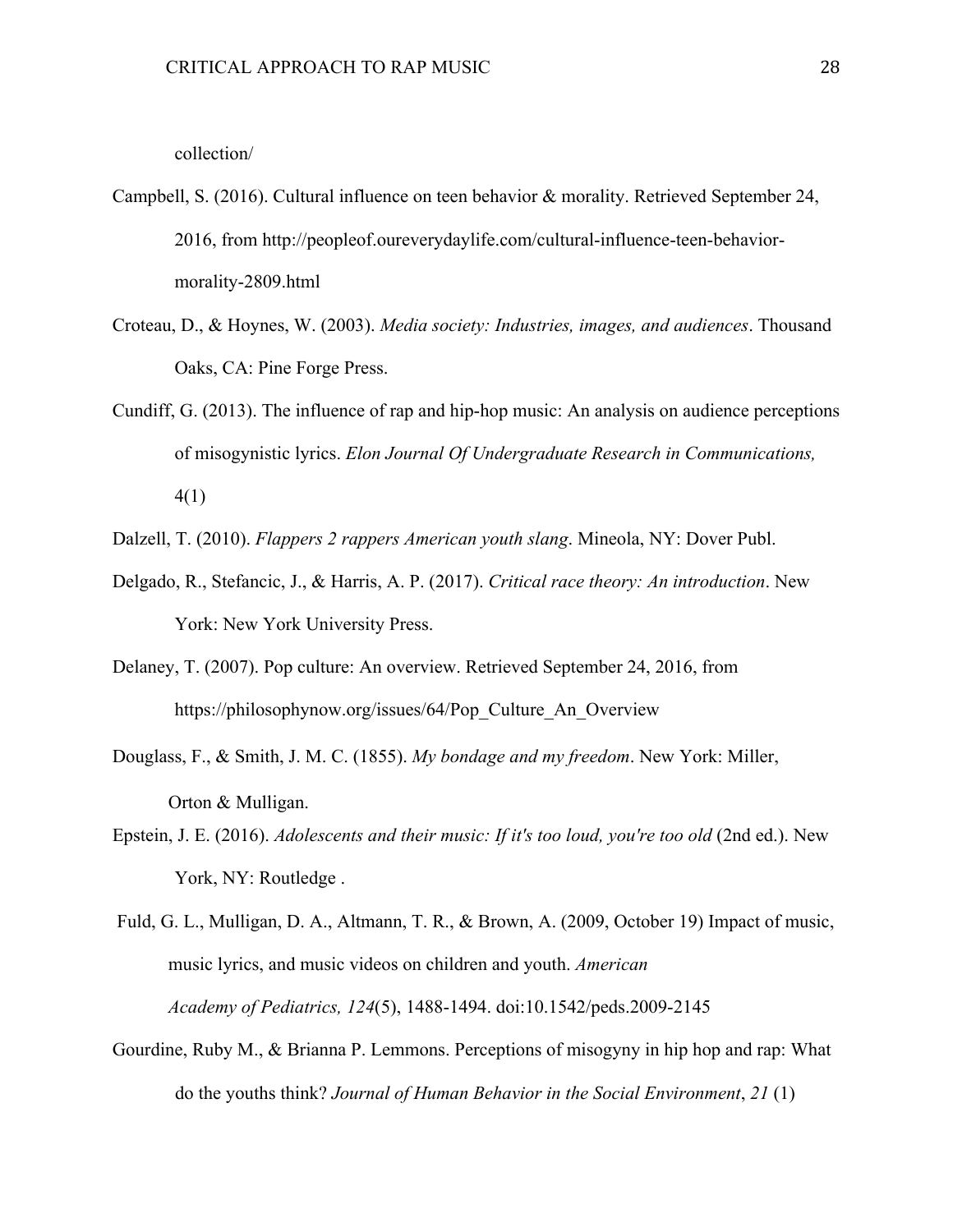2011, pp. 57–72., doi:10.1080/10911359.2011.533576.

Hill, Z. B. (2013). *Eminem*. Broomall, PA: Mason Crest.

- Iwamoto, D. K., Creswell, J., & Caldwell, L. (2007). Feeling the beat: The meaning of rap music for ethnically diverse midwestern college students-a phenomenological study. *Roslyn Heights , 42*(166). Retrieved from https://search-proquestcom.ezproxy.liberty.edu/docview/195945749?accountid=12085.
- Johnson, S. (2008, December 28). Rap music originated in medieval Scottish pubs, claims American professor. Retrieved October 14, 2017, from http://www.telegraph.co.uk/culture/music/3998862/Rap-music-originated-in-medieval-Scottish-pubs-claims-American-professor.html
- Kinsley, J. (2017, March 17). Editor's Note 23. The flyting of dunbar and kennedie. Retrieved October 14, 2017, from http://www.oxfordscholarlyeditions.com/view/10.1093/actrade/9780198118886.book.1/ actrade-9780198118886-div1-24
- Kubrin, C. E. (n.d.). Gangstas, thugs, and hustlas: Identity and the Code of the Street in Rap Music. Retrieved September 24, 2016, from https://webfiles.uci.edu/ckubrin/Gangstas, Thugs, and Hustlas.pdf?uniq=fn1t69
- Leavy, P. (2015). Feminist theory and pop culture. *Teaching Gender*. doi:10.1007/978-94-6300- 061-1
- Library of Congress. (n.d.). Music: African American spirituals. *Encyclopedia of Religion in America*. doi:10.4135/9781608712427.n235
- Mandal, D. (2016, February 06). Listen to the oldest song in the world, originally found in Syria. Retrieved September 25, 2016, from http://www.realmofhistory.com/2016/02/12/listen-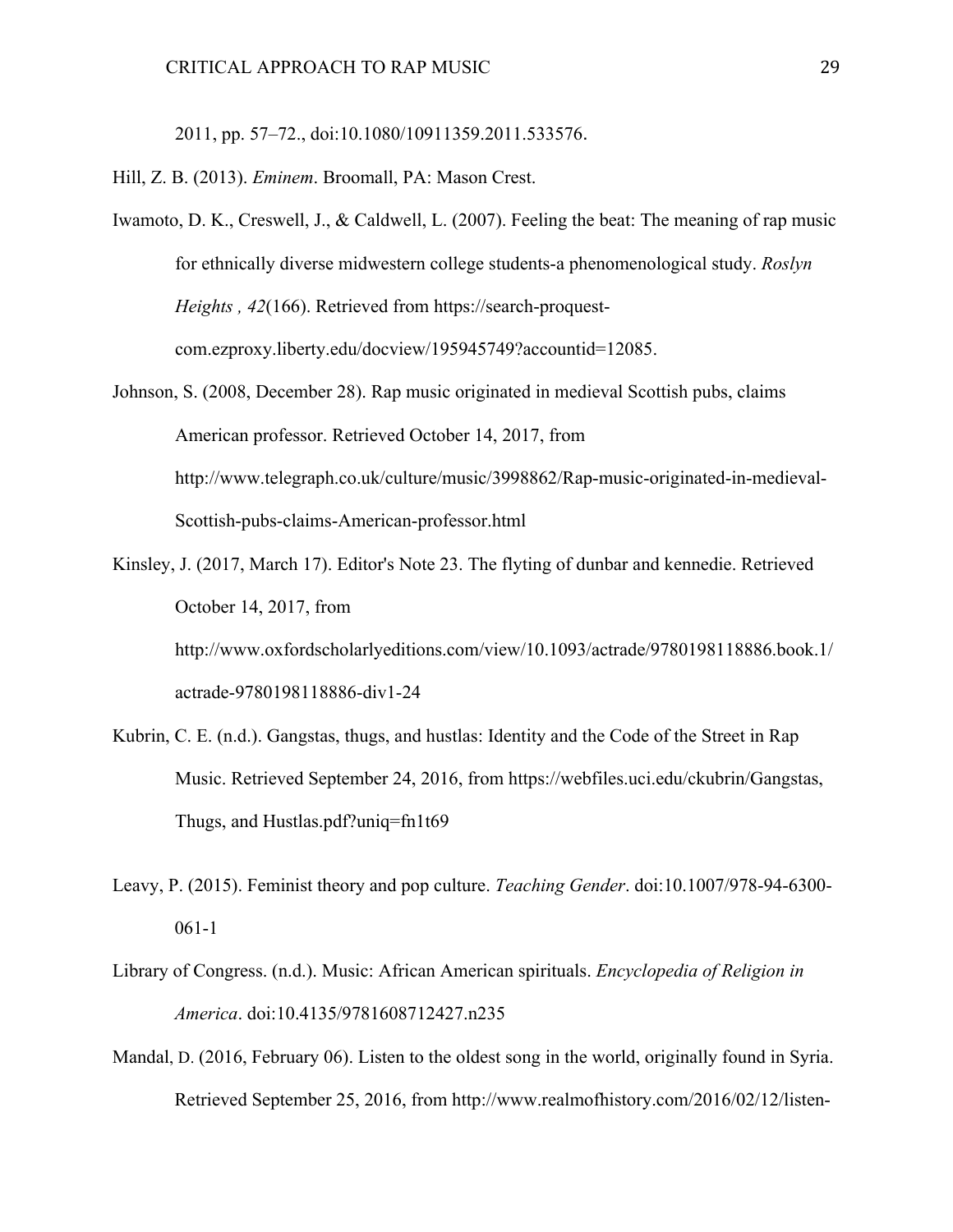to-the-oldest-known-song-in-the-world-originally-discovered-in-northern-syria/

- Mendoza, M. A. (2016, December 01). Rap and feminism: An adolescent's internal struggle. Retrieved November 01, 2017, from https://www.huffingtonpost.com/entry/rap-andfeminism-an-adolescents-internal-struggle\_us\_583f6cd8e4b04587de5de70f
- Oware, M. (2009). A "man's woman"? *Journal of Black Studies, 39*(5), 786-802. doi:10.1177/0021934707302454
- Pereira, C. S., Teixeira, J., Figueiredo, P., Xavier, J., Castro, S. L., & Brattico, E. (2011). Music and Emotions in the Brain: Familiarity Matters. *PLoS ONE, 6*(11). doi:10.1371/journal.pone.0027241
- Reeves, M. (2009). *Somebody scream!: Rap musics rise to prominence in the aftershock of Black power*. New York: Faber and Faber.
- Richardson, J. W., & Scott, K. A. (2002). Rap music and its violent progeny: America's culture of violence in context. *The Journal of Negro Education, 71*(3), 175-192. doi:10.2307/3211235
- Riley, N. (2011, December). *The Frankfurt School and the problem with popular culture: The culture industry as mass deception revisited* [Scholarly project]. In *XULAneXUS- Xavier University*.
- Rollins-Haynes, L. G. (2006). Empowerment and enslavement: Rap in the context of African-American cultural memory. *Florida State University Libraries*.
- Sher, J. (2011). *Somebody's daughter: The hidden story of America's prostituted children and the battle to save them*. Chicago, IL: Chicago Review Press.
- Shillenn, C. (2014, May 16). Popular music in black america. Retrieved September 25, 2016, from http://blog.umd.edu/musc204/2014/05/16/rap-hip-hop-and-slavery/